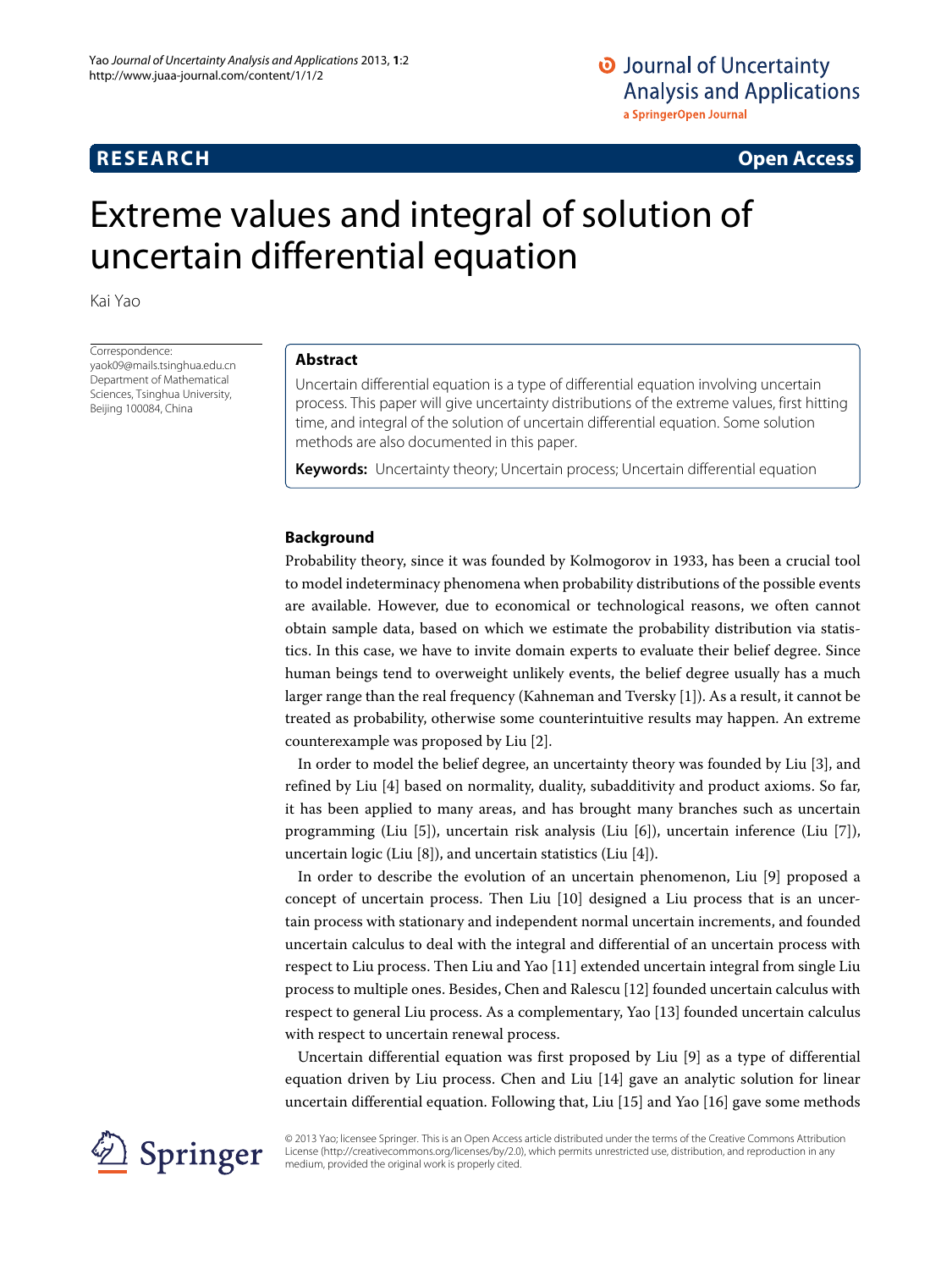to solve two types of nonlinear uncertain differential equations. Then Yao and Chen [\[17\]](#page-20-16) proposed a numerical method for solving uncertain differential equation. As extensions of uncertain differential equation, uncertain differential equation with jumps was proposed by Yao [\[13\]](#page-20-12), and uncertain delayed differential equation was studied among others by Barbacioru [\[18\]](#page-20-17), Liu and Fei [\[19\]](#page-20-18), and Ge and Zhu [\[20\]](#page-20-19). In addition, backward uncertain differential equation was proposed by Ge and Zhu [\[21\]](#page-20-20).

Due to the paradox of stochastic finance theory (Liu [\[22\]](#page-20-21)), Liu [\[10\]](#page-20-9) presented an uncertain stock model via uncertain differential equation, and gave its European option pricing formulas, opening the door of uncertain finance theory. Then Chen [\[23\]](#page-20-22) derived the American option pricing formulas of the stock model. After that, Peng and Yao [\[24\]](#page-20-23) presented a mean-reverting uncertain stock model, and Chen et al [\[25\]](#page-20-24) proposed an uncertain stock model with periodic dividends. Besides, Chen and Gao [\[26\]](#page-20-25) proposed an uncertain interest rate model, and Liu et al [\[27\]](#page-20-26) proposed an uncertain currency model. In addition, Zhu [\[28\]](#page-20-27) applied uncertain differential equation to optimal control problems.

With many applications of uncertain differential equation, the study on properties of the solutions was also developed well. Chen and Liu [\[14\]](#page-20-13) gave a sufficient condition for an uncertain differential equation having a unique solution. Then Gao [\[29\]](#page-20-28) weakened the condition. After that, Yao et al [\[30\]](#page-20-29) gave a sufficient condition for an uncertain differential equation being stable.

In this paper, we will consider the extreme values, first hitting time, and integral of the solution of an uncertain diffusion process. The rest of this paper is organized as follows. In the section of [Preliminary,](#page-1-0) we will review some basic concepts about uncertain variable, uncertain process and uncertain differential equation. After that, we study the extreme values of the solution of an uncertain differential equation, and give their uncertainty distributions in the section of [Extreme values.](#page-5-0) Then by the relationship between first hitting time and extreme value, we give an uncertainty distribution of the first hitting time of the solution of an uncertain differential equation in the section of [First hitting time.](#page-12-0) Following that, we consider the integral of the solution of an uncertain differential equation, and give its inverse uncertainty distribution in the section of [Integral.](#page-17-0) At last, some remarks are given in the section of [Conclusions.](#page-19-0)

#### <span id="page-1-0"></span>**Preliminary**

In this section, we will first review some basic concepts and results in uncertainty theory. Then we introduce the concept of uncertain process, uncertain calculus and uncertain differential equation.

## **Uncertainty theory**

**Definition 1.** (Liu [\[3\]](#page-20-2)) Let L be a  $\sigma$ -algebra on a nonempty set  $\Gamma$ . A set function M:  $\mathcal{L} \rightarrow [0, 1]$  is called an uncertain measure if it satisfies the following axioms:

Axiom 1: (Normality Axiom)  $\mathcal{M}\{\Gamma\} = 1$  for the universal set  $\Gamma$ .

Axiom 2: (Duality Axiom)  $\mathcal{M}\{\Lambda\} + \mathcal{M}\{\Lambda^c\} = 1$  for any event  $\Lambda$ .

Axiom 3: (Subadditivity Axiom) For every countable sequence of events  $\Lambda_1, \Lambda_2, \cdots$ , we have

$$
\mathcal{M}\left\{\bigcup_{i=1}^{\infty} \Lambda_i\right\} \leq \sum_{i=1}^{\infty} \mathcal{M}\left\{\Lambda_i\right\}.
$$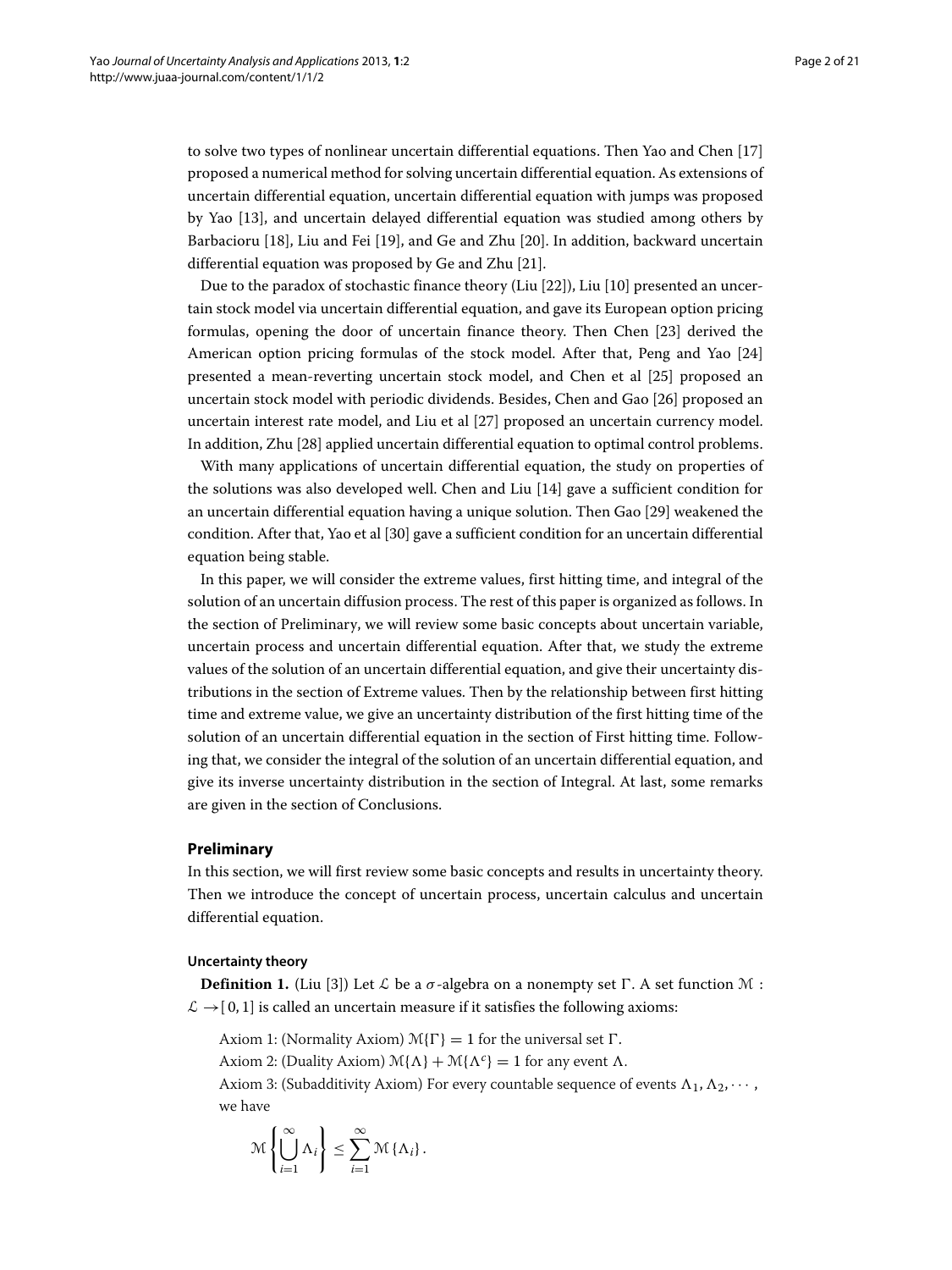Besides, in order to provide the operational law, Liu [\[10\]](#page-20-9) defined the product uncertain measure on the product  $\sigma$ -algebre  $\mathcal L$  as follows.

Axiom 4: (Product Axiom) Let  $(\Gamma_k, \mathcal{L}_k, \mathcal{M}_k)$  be uncertainty spaces for  $k = 1, 2, \cdots$ Then the product uncertain measure M is an uncertain measure satisfying

$$
\mathcal{M}\left\{\prod_{i=1}^{\infty}\Lambda_{k}\right\} = \bigwedge_{k=1}^{\infty}\mathcal{M}_{k}\{\Lambda_{k}\}
$$

where  $\Lambda_k$  are arbitrarily chosen events from  $\mathcal{L}_k$  for  $k = 1, 2, \cdots$ , respectively.

An uncertain variable is essentially a measurable function from an uncertainty space to the set of real numbers. In order to describe an uncertain variable, a concept of uncertainty distribution is defined as follows.

**Definition 2.** (Liu [\[3\]](#page-20-2)) The uncertainty distribution of an uncertain variable *ξ* is defined by

$$
\Phi(x) = \mathcal{M}\{\xi \le x\}
$$

for any  $x \in \Re$ .

Expected value is regarded as the average value of an uncertain variable in the sense of uncertain measure.

**Definition 3.** (Liu [\[3\]](#page-20-2)) The expected value of an uncertain variable *ξ* is defined by

$$
E[\xi] = \int_0^{+\infty} \mathcal{M}\{\xi \ge x\} \mathrm{d}x - \int_{-\infty}^0 \mathcal{M}\{\xi \le x\} \mathrm{d}x
$$

provided that at least one of the two integrals exists.

Assuming *ξ* has an uncertainty distribution , Liu [\[3\]](#page-20-2) proved that the expected value of *ξ* is

$$
E[\xi] = \int_0^{+\infty} (1 - \Phi(x)) dx - \int_{-\infty}^0 \Phi(x) dx.
$$

The inverse function  $\Phi^{-1}$  of the uncertainty distribution  $\Phi$  of uncertain variable  $\xi$  is called the inverse uncertainty distribution of *ξ* if it exists and is unique for each *α* ∈ *(*0, 1*)*. Inverse uncertainty distribution plays a crucial role in operations of independent uncertain variables.

**Definition 4.** (Liu[\[10\]](#page-20-9)) The uncertain variables  $\xi_1, \xi_2, \cdots, \xi_n$  are said to be independent if

$$
\mathcal{M}\left\{\bigcap_{i=1}^{n}(\xi_{i} \in B_{i})\right\} = \bigwedge_{i=1}^{n} \mathcal{M}\left\{\xi_{i} \in B_{i}\right\}
$$

for any Borel set  $B_1, B_2, \cdots, B_n$  of real numbers.

**Theorem 1.** *(Liu [\[4\]](#page-20-3))* Let  $\xi_1, \xi_2, \cdots, \xi_n$  be independent uncertain variables with uncer*tainty distributions*  $\Phi_1, \Phi_2, \cdots, \Phi_n$ , *respectively. If*  $f(x_1, x_2, \cdots, x_n)$  *is strictly increasing*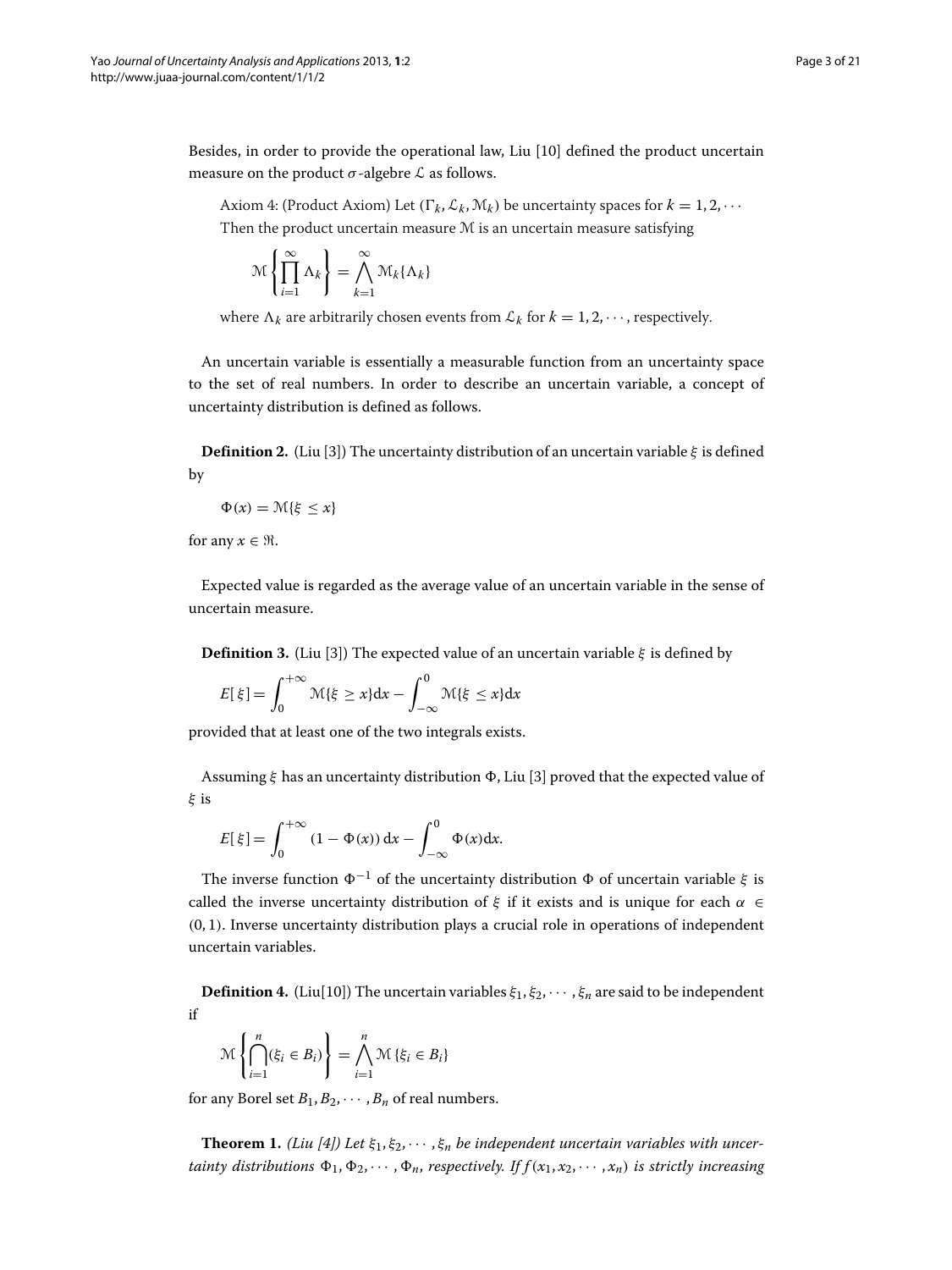*with respect to*  $x_1, x_2, \dots, x_m$  *and strictly decreasing with respect to*  $x_{m+1}, x_{m+2}, \dots, x_n$ *then*  $\xi = f(\xi_1, \xi_2, \dots, \xi_n)$  *is an uncertain variable with an inverse uncertainty distribution* 

$$
\Phi^{-1}(\alpha) = f\left(\Phi_1^{-1}(\alpha), \cdots, \Phi_m^{-1}(\alpha), \Phi_{m+1}^{-1}(1-\alpha), \cdots, \Phi_n^{-1}(1-\alpha)\right).
$$

**Theorem 2.** *(Liu and Ha [\[31\]](#page-20-30)) Let ξ*1, *ξ*2, ··· , *ξ<sup>n</sup> be independent uncertain variables with uncertainty distributions*  $\Phi_1, \Phi_2, \cdots, \Phi_n$ , *respectively. If*  $f(x_1, x_2, \cdots, x_n)$  *is strictly increasing with respect to*  $x_1, x_2, \cdots, x_m$  *and strictly decreasing with respect to*  $x_{m+1}, x_{m+2}, \cdots, x_n$ , then the expected value of uncertain variable  $\xi = f(\xi_1, \xi_2, \cdots, \xi_n)$  is

$$
E[\xi] = \int_0^1 f\left(\Phi_1^{-1}(\alpha), \cdots, \Phi_m^{-1}(\alpha), \Phi_{m+1}^{-1}(1-\alpha), \cdots, \Phi_n^{-1}(1-\alpha)\right) d\alpha.
$$

#### **Uncertain process**

In order to model the evolution of uncertain phenomena, an uncertain process was proposed by Liu [\[9\]](#page-20-8) as a sequence of uncertain variables driven by time or space.

**Definition 5.** (Liu [\[9\]](#page-20-8)) Let *T* be an index set, and let  $(\Gamma, \mathcal{L}, \mathcal{M})$  be an uncertainty space. An uncertain process is a measurable function from  $T \times (\Gamma, \mathcal{L}, \mathcal{M})$  to the set of real numbers, i.e., for each  $t \in T$  and any Borel set *B* of real numbers, the set

$$
\{X_t \in B\} = \{\gamma | X_t(\gamma) \in B\}
$$

is an event.

**Definition 6.** Let  $X_t$  be an uncertain process and let *z* be a given level. Then the uncertain variable

$$
\tau_z = \inf\big\{t \geq 0 \bigm| X_t = z\big\}
$$

is called the first hitting time that  $X_t$  reaches the level  $z$ .

Independent increment uncertain process is an important type of uncertain processes. Its formal definition is given below.

**Definition** 7. (Liu [\[9\]](#page-20-8)) An uncertain process is said to have independent increments if

$$
X_{t_0}, X_{t_1} - X_{t_0}, X_{t_2} - X_{t_1}, \cdots, X_{t_k} - X_{t_{k-1}}
$$

are independent uncertain variables where  $t_0$  is the initial time and  $t_1, t_2, \cdots, t_k$  are any times with  $t_0 < t_1 < \cdots < t_k$ .

For a sample-continuous independent increment process  $X_t$ , Liu [\[32\]](#page-20-31) proved the following *extreme value theorem*,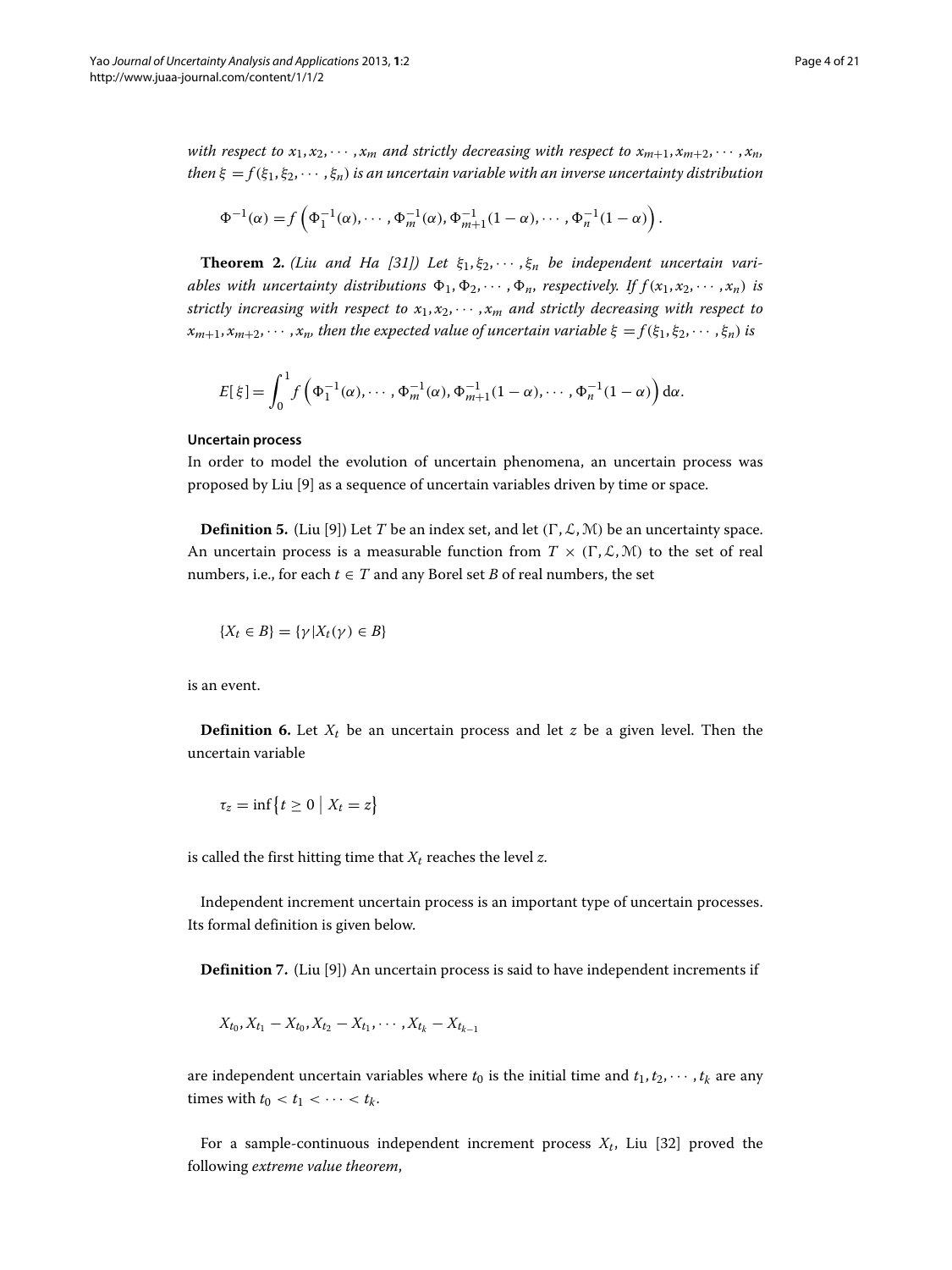$$
\mathcal{M}\left\{\sup_{0\leq t\leq s} X_t \leq x\right\} = \inf_{0\leq t\leq s} \mathcal{M}\left\{X_t \leq x\right\},\
$$

$$
\mathcal{M}\left\{\inf_{0\leq t\leq s} X_t \leq x\right\} = \sup_{0\leq t\leq s} \mathcal{M}\left\{X_t \leq x\right\}.
$$

**Definition 8.** (Liu [\[9\]](#page-20-8)) An uncertain process is said to have stationary increments if for any given  $t > 0$ , the increments  $X_{t+s} - X_s$  are identically distributed uncertain variables for all  $s > 0$ .

#### **Uncertain calculus**

**Definition 9.** (Liu [\[10\]](#page-20-9)) An uncertain process  $C_t$  is said to be a canonical Liu process if

- (i)  $C_0 = 0$  and almost all sample paths are Lipschitz continuous,
- (ii)  $C_t$  has stationary and independent increments,

(iii) every increment  $C_{s+t} - C_s$  is a normal uncertain variable with expected value 0 and variance  $t^2$ , whose uncertainty distribution is

$$
\Phi_t(x) = \left(1 + \exp\left(-\frac{\pi x}{\sqrt{3}t}\right)\right)^{-1}, \quad x \in \mathfrak{R}.
$$

**Definition 10.** (Liu [\[10\]](#page-20-9)) Let  $X_t$  be an uncertain process and  $C_t$  be a canonical Liu process. For any partition of closed interval [ $a$ ,  $b$ ] with  $a = t_1 < t_2 < \cdots < t_{k+1} = b$ , the mesh is written as

$$
\Delta = \max_{1 \leq i \leq k} |t_{i+1} - t_i|.
$$

Then Liu integral of  $X_t$  is defined by

$$
\int_{a}^{b} X_{t} dC_{t} = \lim_{\Delta \to 0} \sum_{i=1}^{k} X_{t_{i}} \cdot (C_{t_{i+1}} - C_{t_{i}})
$$

provided that the limit exists almost surely and is finite. In this case, the uncertain process  $X_t$  is said to be Liu integrable.

**Definition 11.** (Liu [\[10\]](#page-20-9)) Let  $C_t$  be a canonical Liu process, and  $\mu_s$  and  $\sigma_s$  be two uncertain processes. Then the uncertain process

$$
Z_t = Z_0 + \int_0^t \mu_s \mathrm{d}s + \int_0^t \sigma_s \mathrm{d}C_s
$$

is called a Liu process with drift  $\mu_t$  and diffusion  $\sigma_t$ . The differential form of Liu process is written as

 $dZ_t = \mu_t dt + \sigma_t dC_t$ .

**Theorem 3.** *(Liu [\[10\]](#page-20-9)) (Fundamental Theorem of Uncertain Calculus) Let*  $C_t$  *be a canonical Liu process, and*  $h(t, c)$  *be a continuously differentiable function. Then*  $Z_t =$ *h(t*,*Ct) is a Liu process with*

$$
dZ_t = \frac{\partial h}{\partial t}(t, C_t)dt + \frac{\partial h}{\partial c}(t, C_t)dC_t.
$$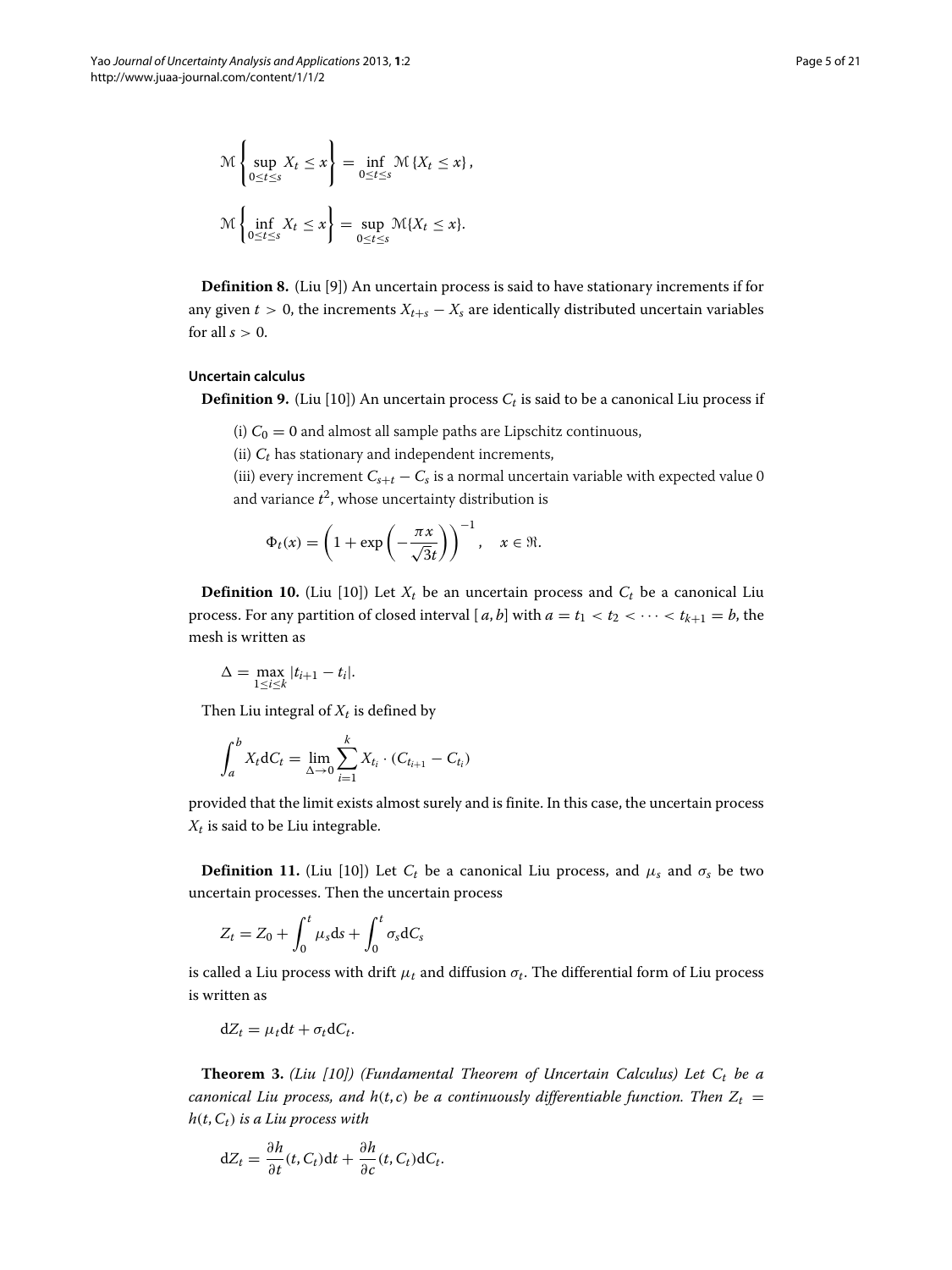## **Uncertain differential equation**

An uncertain differential equation is essentially a type of differential equation driven by Liu process.

**Definition 12.** (Liu [\[9\]](#page-20-8)) Suppose  $C_t$  is a canonical Liu process, and f and g are two given functions. Then

 $dX_t = f(t, X_t)dt + g(t, X_t)dC_t$ 

is called an uncertain differential equation.

Yao and Chen [\[17\]](#page-20-16) proposed a concept of *α*-path, and found a connection between an uncertain differential equation and a spectrum of ordinary differential equations.

**Definition 13.** (Yao and Chen [\[17\]](#page-20-16)) Let  $\alpha$  be a number with  $0 < \alpha < 1$ . An uncertain differential equation

 $dX_t = f(t, X_t)dt + g(t, X_t)dC_t$ 

is said to have an  $\alpha$ -path  $X_t^{\alpha}$  if it solves the corresponding ordinary differential equation

 $dX_t^{\alpha} = f(t, X_t^{\alpha})dt + |g(t, X_t^{\alpha})| \Phi^{-1}(\alpha)dt$ 

where  $\Phi^{-1}(\alpha)$  is the inverse uncertainty distribution of a standard normal uncertain variable.

<span id="page-5-1"></span>**Theorem 4.** *(Yao and Chen [\[17\]](#page-20-16)) Let*  $X_t$  *and*  $X_t^{\alpha}$  *be the solution and*  $\alpha$ -path of the *uncertain differential equation*

 $dX_t = f(t, X_t)dt + g(t, X_t)dC_t$ 

*respectively. Then*

$$
\mathcal{M}\{X_t \le X_t^{\alpha}, \forall t\} = \alpha,
$$
  

$$
\mathcal{M}\{X_t > X_t^{\alpha}, \forall t\} = 1 - \alpha.
$$

As a corollary, the solution  $X_t$  has an inverse uncertainty distribution  $\Phi_t^{-1}(\alpha) = X_t^{\alpha}$ .

# <span id="page-5-0"></span>**Extreme values**

In this section, we study the extreme values of the solution of an uncertain differential equation, and give their uncertainty distributions. In addition, we design some numerical methods to obtain the uncertainty distributions.

#### **Supremum**

<span id="page-5-2"></span>**Theorem 5.** Let  $X_t$  and  $X_t^{\alpha}$  be the solution and  $\alpha$ -path of the uncertain differential *equation*

 $dX_t = f(t, X_t)dt + g(t, X_t)dC_t$ 

*respectively. Then for a strictly increasing function J(x), the supremum*

sup  $J(X_t)$ 0≤*t*≤*s*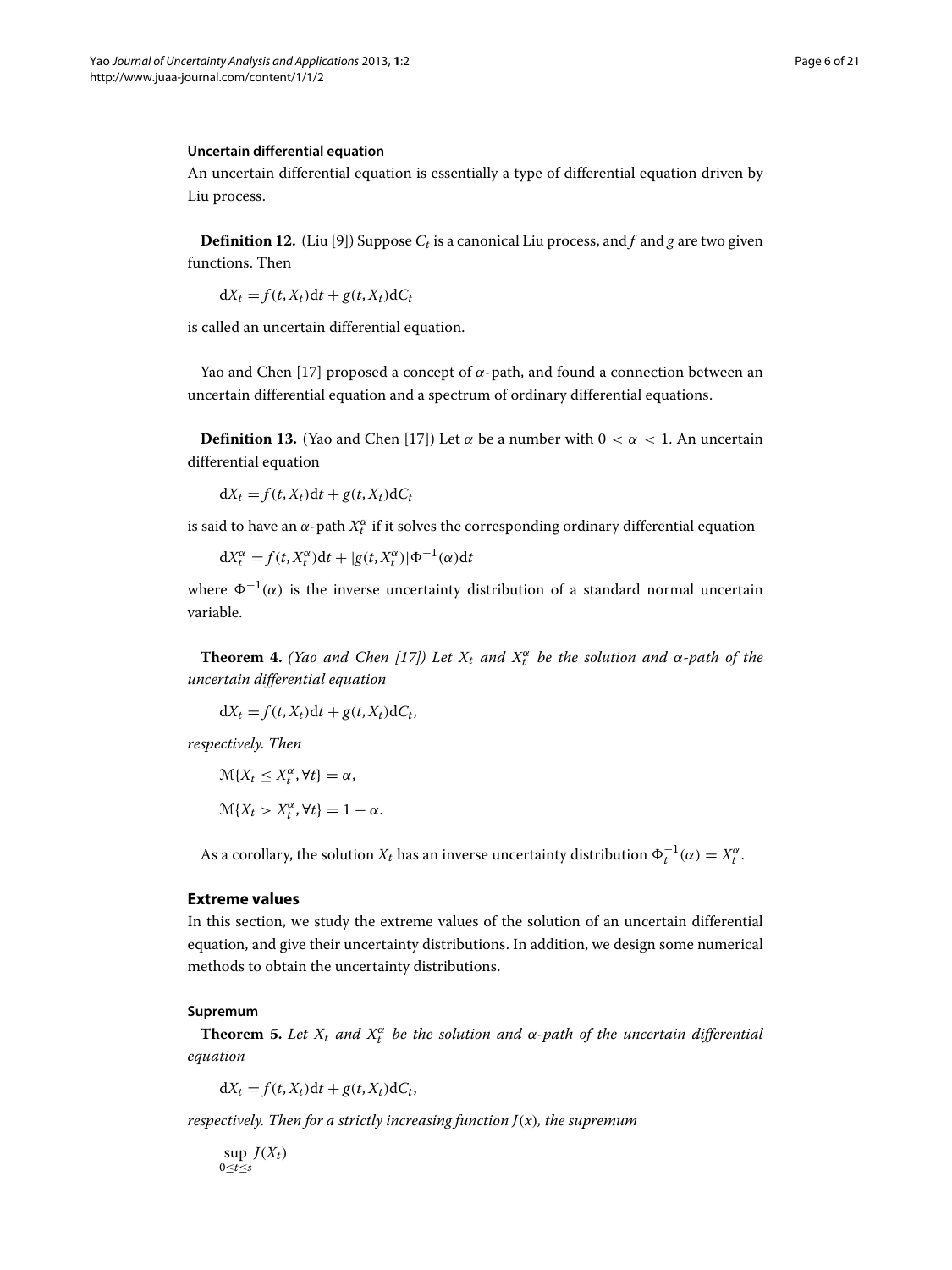*has an inverse uncertainty distribution*

$$
\Psi_s^{-1}(\alpha) = \sup_{0 \le t \le s} J\left(X_t^{\alpha}\right).
$$

**Proof.** Since  $J(x)$  is a strictly increasing function, we have  $\mathbf{r}$ 

$$
\left\{\sup_{0\leq t\leq s} J(X_t) \leq \sup_{0\leq t\leq s} J(X_t^{\alpha})\right\} \supset \left\{X_t \leq X_t^{\alpha}, \forall t\right\}
$$

and

$$
\left\{\sup_{0\leq t\leq s}J(X_t)>\sup_{0\leq t\leq s}J(X_t^{\alpha})\right\}\supset \left\{X_t> X_t^{\alpha}, \forall t\right\}.
$$

By Theorem [4](#page-5-1) and the monotonicity of uncertain measure, we have

 $\overline{ }$ 

$$
\mathcal{M}\left\{\sup_{0\leq t\leq s}J(X_t)\leq \sup_{0\leq t\leq s}J(X_t^{\alpha})\right\}\geq \mathcal{M}\left\{X_t\leq X_t^{\alpha},\forall t\right\}=\alpha
$$

and

$$
\mathcal{M}\left\{\sup_{0\leq t\leq s}J(X_t)>\sup_{0\leq t\leq s}J\left(X_t^{\alpha}\right)\right\}\geq \mathcal{M}\left\{X_t> X_t^{\alpha}, \forall t\right\}=1-\alpha.
$$

It follows from the duality axiom of uncertain measure that

$$
\mathcal{M}\left\{\sup_{0\leq t\leq s}J(X_t)\leq \sup_{0\leq t\leq s}J(X_t^{\alpha})\right\}=\alpha,
$$

i.e., the supremum

$$
\sup_{0\leq t\leq s}J(X_t)
$$

has an inverse uncertainty distribution

$$
\Psi_s^{-1}(\alpha) = \sup_{0 \le t \le s} J\left(X_t^{\alpha}\right).
$$

In order to calculate the inverse uncertainty distribution of the supremum, we design a numerical method as below.

Step 1: Fix  $\alpha$  in (0, 1), and fix h as the step length. Set  $i = 0$ ,  $N = s/h$ ,  $X_0^{\alpha} = X_0$ , and  $H = J(X_0)$ .

Step 2: Employ the recursion formula

$$
X_{i+1}^{\alpha} = X_i^{\alpha} + f(t_i, X_i^{\alpha}) h + g(t_i, X_i^{\alpha}) \Phi^{-1}(\alpha) h,
$$

and calculate  $X^{\alpha}_{i+1}$ . Step 3: Set  $H \leftarrow \max (H, J(X^{\alpha}_{i+1}))$  ,  $i \leftarrow i+1$ . Step 4: Repeat Step 2 and Step 3 for <sup>N</sup> times. Step 5: The inverse uncertainty distribution of

$$
\sup_{0\leq t\leq s}J(X_t)
$$

is determined by

$$
\Psi_s^{-1}(\alpha) = H.
$$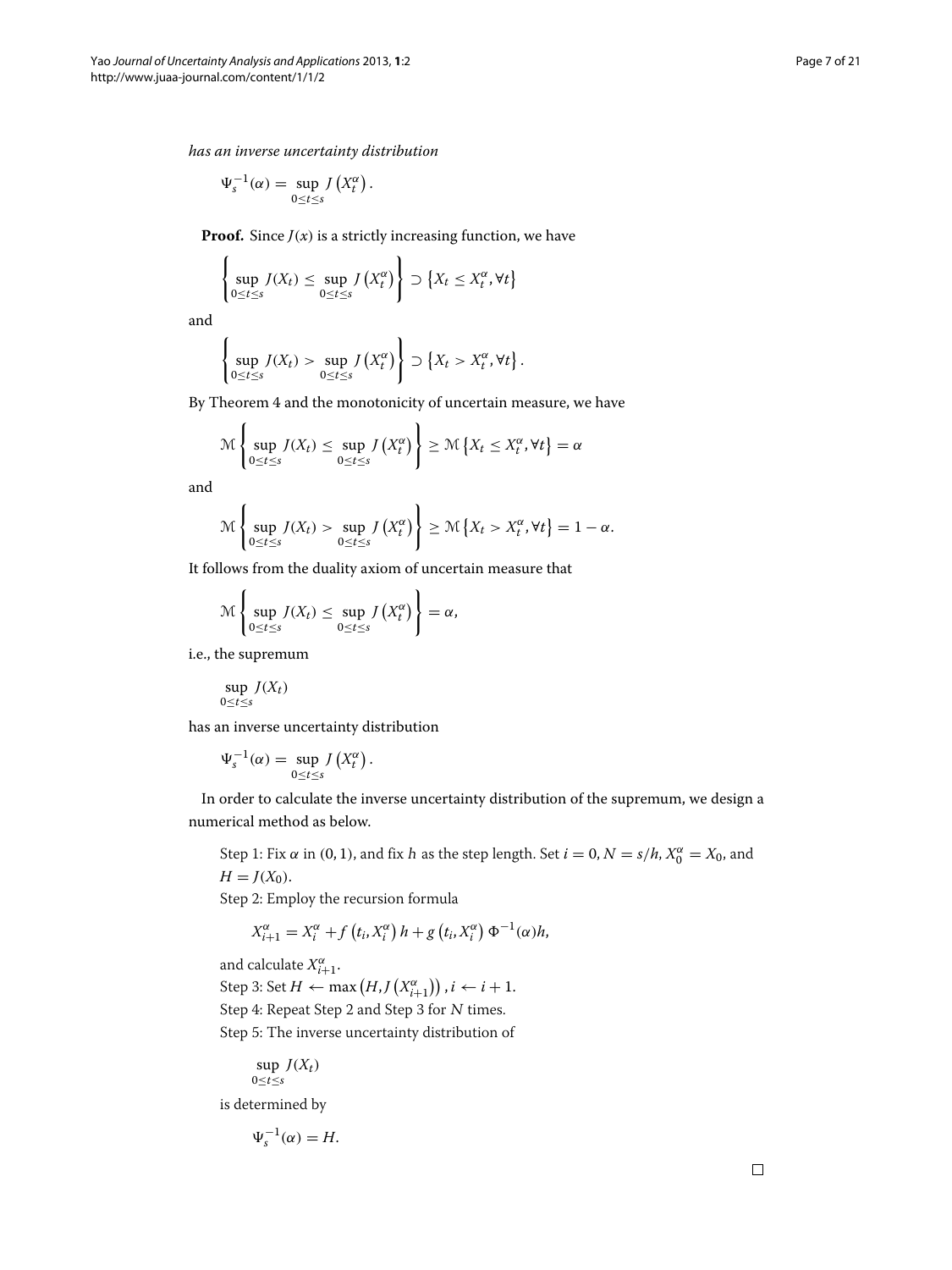<span id="page-7-1"></span>**Theorem 6.** Let  $X_t$  be the solution of an uncertain differential equation  $dX_t =$  $f(t, X_t)dt + g(t, X_t)dC_t$ . *Assume*  $X_t$  *has an uncertainty distribution*  $\Phi_t(x)$  *at each time t. Then for a strictly increasing function J(x), the supremum*

sup  $J(X_t)$ 0≤*t*≤*s*

*has an uncertainty distribution*

$$
\Psi_s(x) = \inf_{0 \le t \le s} \Phi_t \left( J^{-1}(x) \right).
$$

**Proof.** Since  $X_t^{\alpha} = \Phi_t^{-1}(\alpha)$ , we have

$$
\mathcal{M}\left\{\sup_{0\leq t\leq s}J(X_t)\leq \sup_{0\leq t\leq s}J\left(\Phi_t^{-1}(\alpha)\right)\right\}=\alpha
$$

by Theorem [5.](#page-5-2) Write

$$
x = \sup_{0 \le t \le s} J\left(\Phi_t^{-1}(\alpha)\right),
$$

i.e.,

$$
\alpha = \inf_{0 \leq t \leq s} \Phi_t \left( J^{-1}(x) \right).
$$

Then we have

$$
\mathcal{M}\left\{\sup_{0\leq t\leq s}J(X_t)\leq x\right\}=\inf_{0\leq t\leq s}\Phi_t\left(J^{-1}(x)\right).
$$

In other words, the supremum

$$
\sup_{0\leq t\leq s}J(X_t)
$$

has an uncertainty distribution

$$
\Psi_s(x) = \inf_{0 \le t \le s} \Phi_t \left( J^{-1}(x) \right).
$$

 $\Box$ 

<span id="page-7-0"></span>**Theorem** 7. Let  $X_t$  and  $X_t^{\alpha}$  be the solution and  $\alpha$ -path of the uncertain differential *equation*

 $dX_t = f(t, X_t)dt + g(t, X_t)dC_t$ 

*respectively. Then for a strictly decreasing function J(x), the supremum*

$$
\sup_{0\leq t\leq s}J(X_t)
$$

*has an inverse uncertainty distribution*

$$
\Psi_s^{-1}(\alpha) = \sup_{0 \le t \le s} J\left(X_t^{1-\alpha}\right).
$$

**Proof.** Since  $J(x)$  is a strictly decreasing function, we have

 $\lambda$ 

$$
\left\{\sup_{0\leq t\leq s} J(X_t) \leq \sup_{0\leq t\leq s} J\left(X_t^{1-\alpha}\right)\right\} \supset \left\{X_t \geq X_t^{1-\alpha}, \forall t\right\}
$$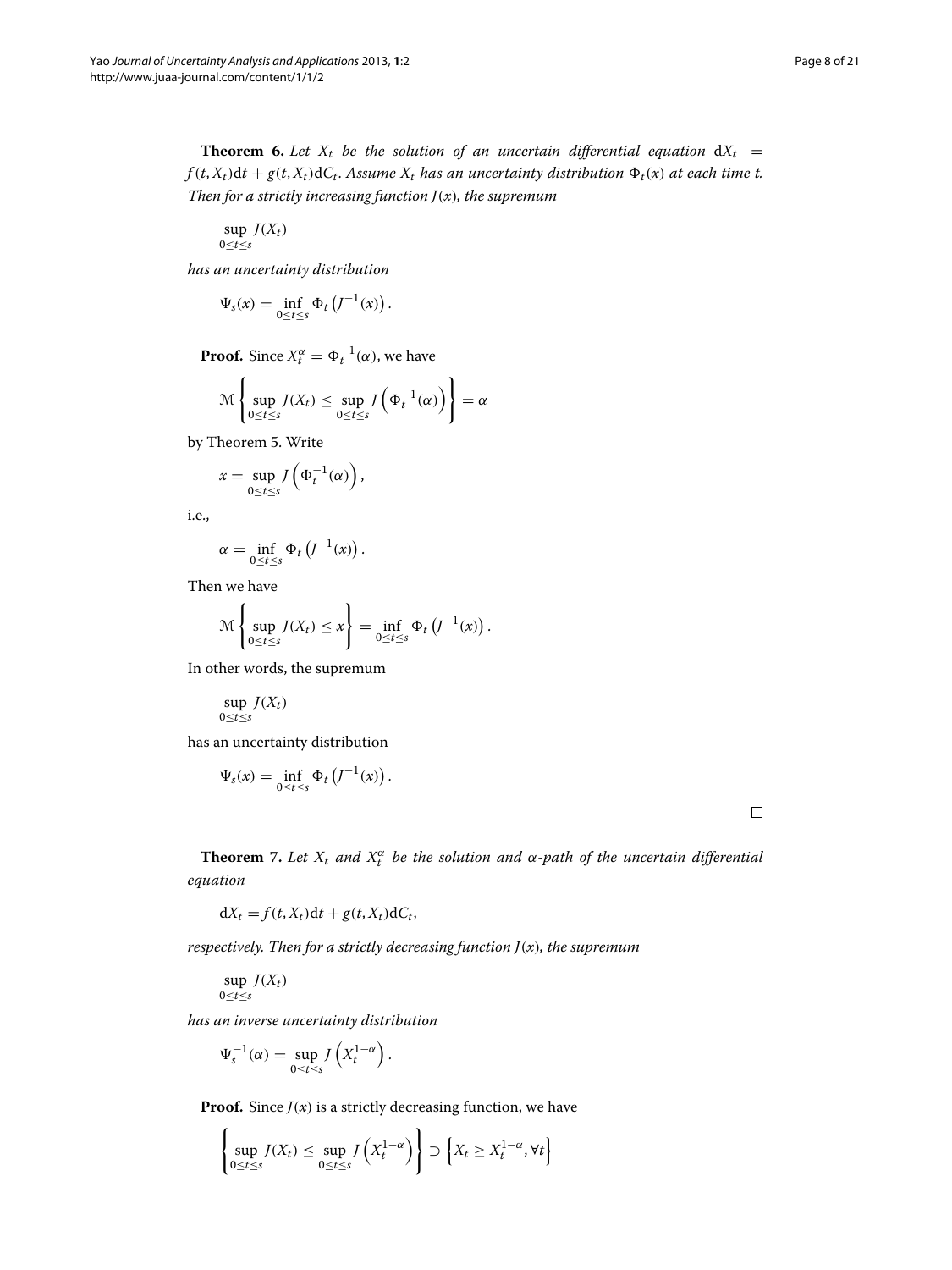and

$$
\left\{\sup_{0\leq t\leq s}J(X_t)>\sup_{0\leq t\leq s}J\left(X_t^{1-\alpha}\right)\right\}\supset \left\{X_t< X_t^{1-\alpha},\forall t\right\}.
$$

By Theorem [4](#page-5-1) and the monotonicity of uncertain measure, we have

$$
\mathcal{M}\left\{\sup_{0\leq t\leq s}J(X_t)\leq \sup_{0\leq t\leq s}J\left(X_t^{1-\alpha}\right)\right\}\geq \mathcal{M}\left\{X_t\geq X_t^{1-\alpha},\forall t\right\}=\alpha
$$

and

$$
\mathcal{M}\left\{\sup_{0\leq t\leq s}J(X_t)>\sup_{0\leq t\leq s}J\left(X_t^{1-\alpha}\right)\right\}\geq \mathcal{M}\left\{X_t< X_t^{1-\alpha},\forall t\right\}=1-\alpha.
$$

It follows from the duality axiom of uncertain measure that

$$
\mathcal{M}\left\{\sup_{0\leq t\leq s}J(X_t)\leq \sup_{0\leq t\leq s}J\left(X_t^{1-\alpha}\right)\right\}=\alpha,
$$

i.e., the supremum

$$
\sup_{0\leq t\leq s}J(X_t)
$$

has an inverse uncertainty distribution

$$
\Psi_s^{-1}(\alpha) = \sup_{0 \le t \le s} J\left(X_t^{1-\alpha}\right).
$$

**Theorem 8.** Let  $X_t$  be the solution of an uncertain differential equation  $dX_t =$  $f(t, X_t)dt + g(t, X_t)dC_t$ . Assume  $X_t$  has an uncertainty distribution  $\Phi_t(x)$  at each time t. *Then for a strictly decreasing function J(x), the supremum*

$$
\sup_{0\leq t\leq s} J(X_t)
$$

*has an uncertainty distribution*

$$
\Psi_s(x) = 1 - \sup_{0 \le t \le s} \Phi_t \left( J^{-1}(x) \right)
$$

**Proof.** Since  $X_t^{1-\alpha} = \Phi_t^{-1}(1-\alpha)$ , we have

$$
\mathcal{M}\left\{\sup_{0\leq t\leq s}J(X_t)\leq \sup_{0\leq t\leq s}J\left(\Phi_t^{-1}(1-\alpha)\right)\right\}=\alpha
$$

.

by Theorem [7.](#page-7-0) Write

$$
x = \sup_{0 \le t \le s} J\left(\Phi_t^{-1}(1-\alpha)\right),
$$

i.e.,

$$
\alpha = 1 - \sup_{0 \le t \le s} \Phi_t \left( J^{-1}(x) \right).
$$

Then we have

$$
\mathcal{M}\left\{\sup_{0\leq t\leq s}J(X_t)\leq x\right\}=1-\sup_{0\leq t\leq s}\Phi_t\left(J^{-1}(x)\right).
$$

 $\lambda$ 

 $\Box$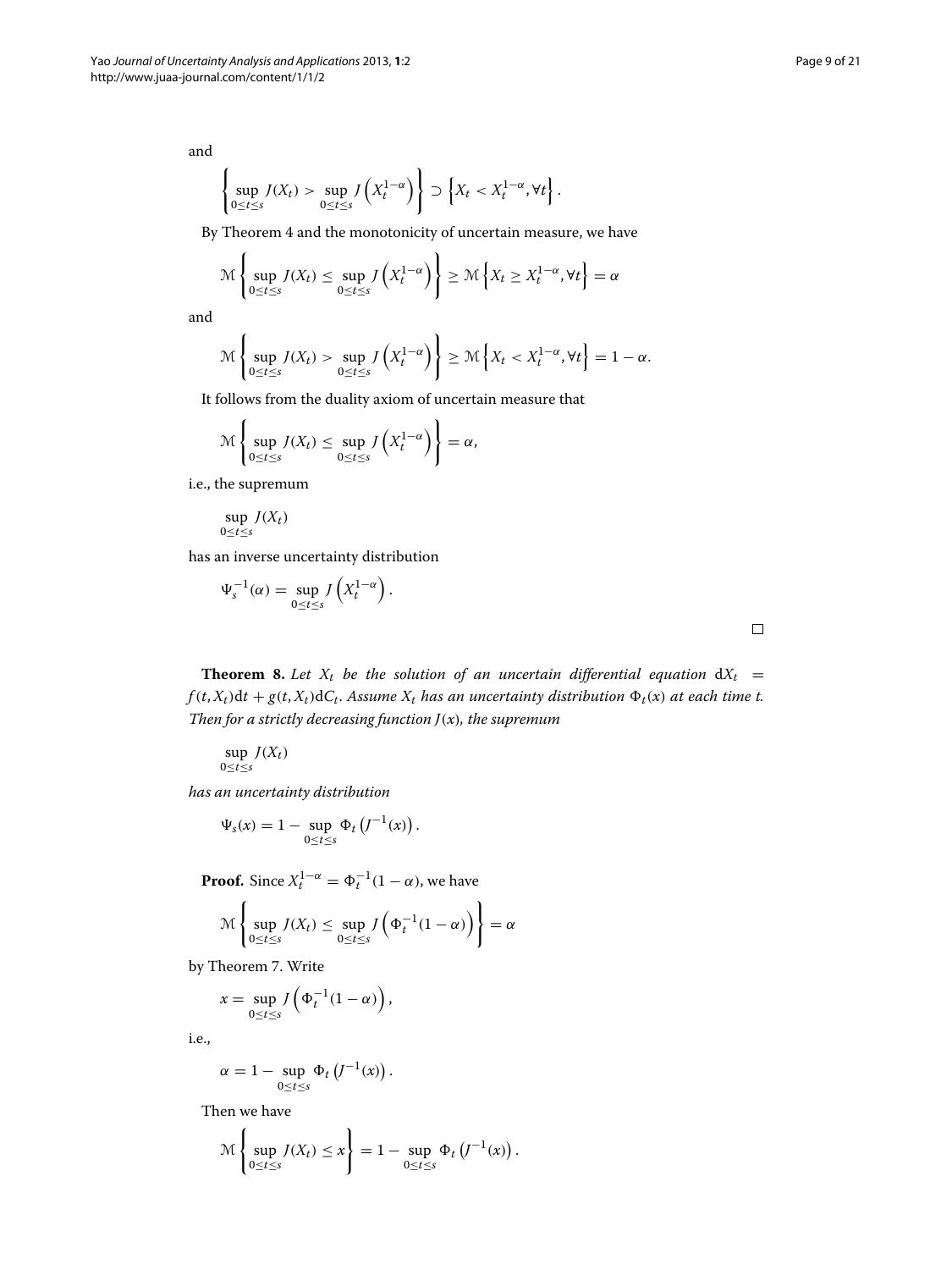In other words, the supremum

sup  $J(X_t)$ 0≤*t*≤*s*

has an uncertainty distribution

$$
\Psi_s(x) = 1 - \sup_{0 \le t \le s} \Phi_t \left( J^{-1}(x) \right).
$$

 $\Box$ 

# **Infimum**

<span id="page-9-0"></span>**Theorem 9.** Let  $X_t$  and  $X_t^{\alpha}$  be the solution and  $\alpha$ -path of the uncertain differential *equation*

$$
dX_t = f(t, X_t)dt + g(t, X_t)dC_t,
$$

*respectively. Then for a strictly increasing function J(x), the infimum*

 $\inf_{0 \le t \le s} J(X_t)$ 

*has an inverse uncertainty distribution*

$$
\Upsilon_s^{-1}(\alpha) = \inf_{0 \leq t \leq s} J\left(X_t^{\alpha}\right).
$$

**Proof.** Since  $J(x)$  is a strictly increasing function, we have

$$
\left\{\inf_{0\leq t\leq s} J(X_t) \leq \inf_{0\leq t\leq s} J(X_t^{\alpha})\right\} \supset \left\{X_t \leq X_t^{\alpha}, \forall t\right\}
$$

and

$$
\left\{\inf_{0\leq t\leq s}J(X_t)>\inf_{0\leq t\leq s}J(X_t^\alpha)\right\}\supset \left\{X_t> X_t^\alpha,\forall t\right\}.
$$

By Theorem [4](#page-5-1) and the monotonicity of uncertain measure, we have

$$
\mathcal{M}\left\{\inf_{0\leq t\leq s}J(X_t)\leq \inf_{0\leq t\leq s}J\left(X_t^{\alpha}\right)\right\}\geq \mathcal{M}\left\{X_t\leq X_t^{\alpha},\forall t\right\}=\alpha
$$

and

$$
\mathcal{M}\left\{\inf_{0\leq t\leq s}J(X_t)>\inf_{0\leq t\leq s}J\left(X_t^{\alpha}\right)\right\}\geq \mathcal{M}\left\{X_t> X_t^{\alpha},\forall t\right\}=1-\alpha.
$$

It follows from the duality axiom of uncertain measure that

$$
\mathcal{M}\left\{\inf_{0\leq t\leq s}J(X_t)\leq \inf_{0\leq t\leq s}J\left(X_t^{\alpha}\right)\right\}=\alpha,
$$

i.e., the infimum

$$
\inf_{0\leq t\leq s}J(X_t)
$$

has an inverse uncertainty distribution

$$
\Upsilon_s^{-1}(\alpha) = \inf_{0 \le t \le s} J\left(X_t^{\alpha}\right).
$$

In order to calculate the uncertainty distribution of the infimum, we design a numerical method as below.

Step 1: Fix  $\alpha$  in (0, 1), and fix  $h$  as the step length. Set  $i = 0$ ,  $N = s/h$ ,  $X_0^{\alpha} = X_0$ , and  $H = J(X_0)$ .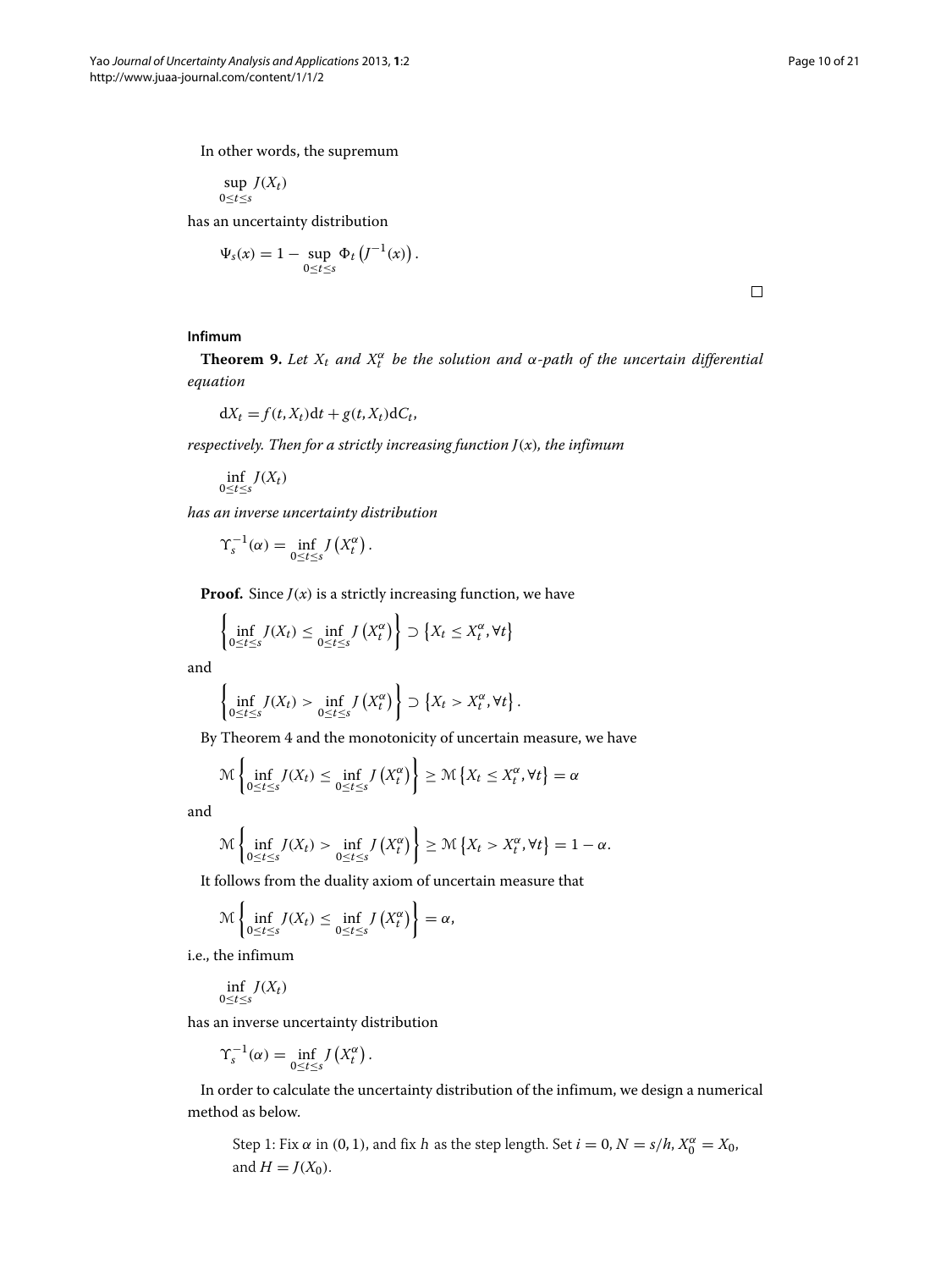Step 2: Employ the recursion formula

$$
X_{i+1}^{\alpha} = X_i^{\alpha} + f(t_i, X_i^{\alpha}) h + g(t_i, X_i^{\alpha}) \Phi^{-1}(\alpha) h,
$$

and calculate  $X_{i+1}^{\alpha}$  and  $J(X_{i+1}^{\alpha})$ Step 3: Set  $H \leftarrow \min (H, J(X^{\alpha}_{i+1}))$  ,  $i \leftarrow i+1$ . Step 4: Repeat Step 2 and Step 3 for <sup>N</sup> times. Step 5: The inverse uncertainty distribution of  $\inf_{0 \leq t \leq s} X_t$  is determined by

$$
\Upsilon_s^{-1}(\alpha) = H.
$$

 $\Box$ 

<span id="page-10-1"></span>**Theorem 10.** Let  $X_t$  be the solution of an uncertain differential equation  $dX_t =$  $f(t, X_t)dt + g(t, X_t)dC_t$ . Assume  $X_t$  has an uncertainty distribution  $\Phi_t(x)$  at each time t. *Then for a strictly increasing function J(x), the infimum*

$$
\inf_{0\leq t\leq s}X_t
$$

*has an uncertainty distribution*

$$
\Upsilon_s(x) = \sup_{0 \le t \le s} \Phi_t \left( J^{-1}(x) \right)
$$

**Proof.** Since  $X_t^{\alpha} = \Phi_t^{-1}(\alpha)$ , we have

$$
\mathcal{M}\left\{\inf_{0\leq t\leq s}J(X_t)\leq \inf_{0\leq t\leq s}J\left(\Phi_t^{-1}(\alpha)\right)\right\}=\alpha
$$

.

by Theorem [9.](#page-9-0) Write

$$
x = \inf_{0 \le t \le s} J\left(\Phi_t^{-1}(\alpha)\right),
$$

i.e.,

$$
\alpha = \sup_{0 \leq t \leq s} \Phi_t \left( J^{-1}(x) \right).
$$

Then we have

$$
\mathcal{M}\left\{\inf_{0\leq t\leq s}X_t\leq x\right\}=\sup_{0\leq t\leq s}\Phi_t\left(J^{-1}(x)\right).
$$

In other words, the infimum

$$
\inf_{0\leq t\leq s}J(X_t)
$$

has an uncertainty distribution

$$
\Upsilon_s(x) = \sup_{0 \le t \le s} \Phi_t \left( J^{-1}(x) \right).
$$

 $\Box$ 

<span id="page-10-0"></span>**Theorem 11.** Let  $X_t$  and  $X_t^{\alpha}$  be the solution and  $\alpha$ -path of the uncertain differential *equation*

$$
dX_t = f(t, X_t)dt + g(t, X_t)dC_t,
$$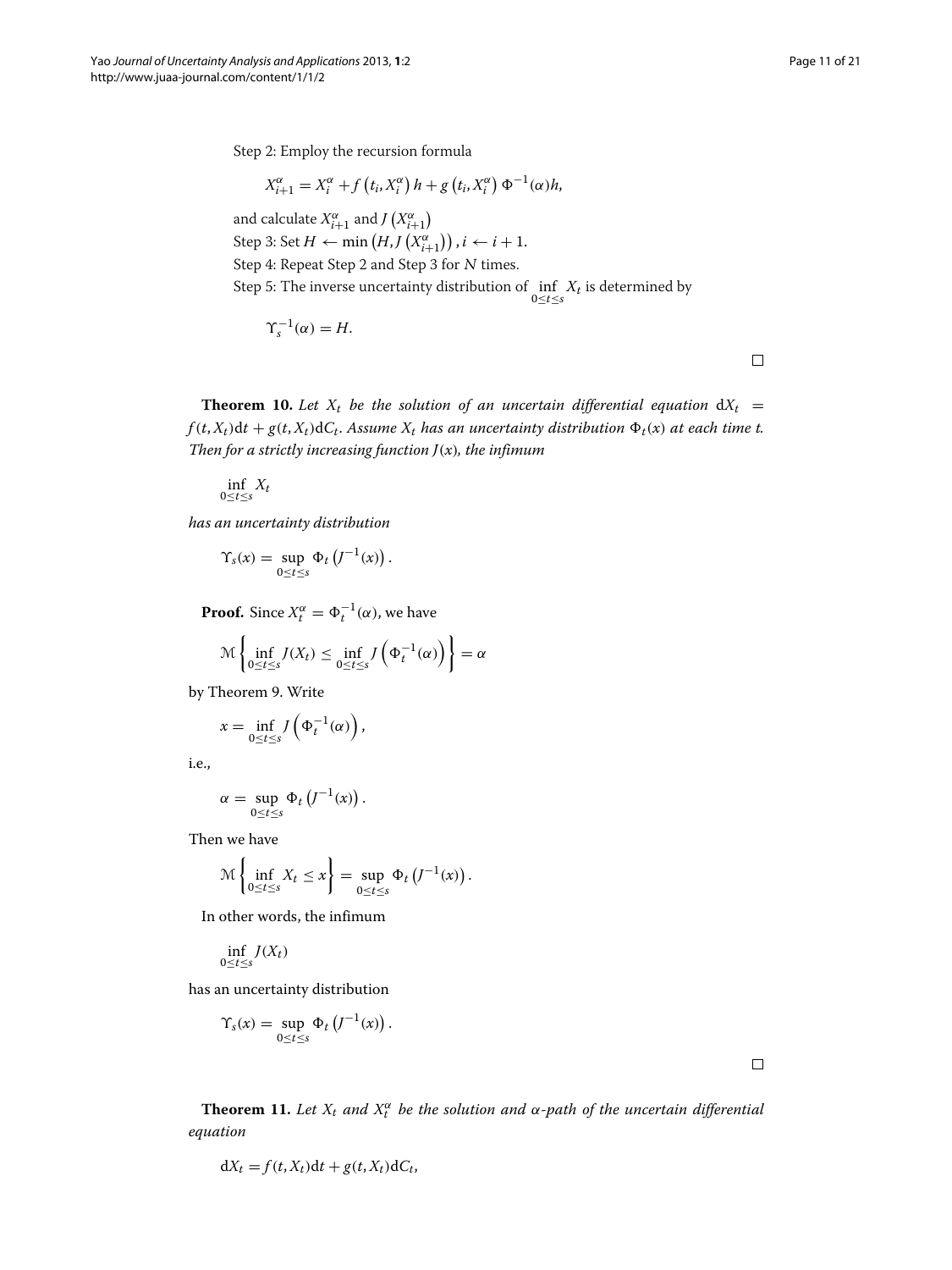*respectively. Then for a strictly decreasing function J(x), the infimum*

$$
\inf_{0\leq t\leq s}J(X_t)
$$

*has an inverse uncertainty distribution*

$$
\Upsilon_s^{-1}(\alpha) = \inf_{0 \le t \le s} J\left(X_t^{1-\alpha}\right).
$$

**Proof.** Since  $J(x)$  is a strictly decreasing function, we have

$$
\left\{\inf_{0\leq t\leq s} J(X_t) \leq \inf_{0\leq t\leq s} J\left(X_t^{1-\alpha}\right)\right\} \supset \left\{X_t \geq X_t^{1-\alpha}, \forall t\right\}
$$

and

$$
\left\{\inf_{0\leq t\leq s}J(X_t) > \inf_{0\leq t\leq s}J\left(X_t^{1-\alpha}\right)\right\} \supset \left\{X_t < X_t^{1-\alpha}, \forall t\right\}.
$$

By Theorem [4](#page-5-1) and the monotonicity of uncertain measure, we have

$$
\mathcal{M}\left\{\inf_{0\leq t\leq s}J(X_t)\leq \inf_{0\leq t\leq s}J\left(X_t^{1-\alpha}\right)\right\}\geq \mathcal{M}\left\{X_t\geq X_t^{1-\alpha},\forall t\right\}=\alpha
$$

and

$$
\mathcal{M}\left\{\inf_{0\leq t\leq s}J(X_t)>\inf_{0\leq t\leq s}J\left(X_t^{1-\alpha}\right)\right\}\geq \mathcal{M}\left\{X_t< X_t^{1-\alpha},\forall t\right\}=1-\alpha.
$$

It follows from the duality axiom of uncertain measure that

$$
\mathcal{M}\left\{\inf_{0\leq t\leq s}J(X_t)\leq \inf_{0\leq t\leq s}J\left(X_t^{1-\alpha}\right)\right\}=\alpha,
$$

i.e., the infimum

$$
\inf_{0\leq t\leq s}J(X_t)
$$

has an inverse uncertainty distribution

$$
\Upsilon_s^{-1}(\alpha) = \inf_{0 \le t \le s} J\left(X_t^{1-\alpha}\right).
$$

**Theorem 12.** Let  $X_t$  be the solution of an uncertain differential equation  $dX_t =$  $f(t, X_t)dt + g(t, X_t)dC_t$ . Assume  $X_t$  has an uncertainty distribution  $\Phi_t(x)$  at each time t. *Then for a strictly decreasing function J(x), the infimum*

$$
\inf_{0\leq t\leq s}J(X_t)
$$

*has an uncertainty distribution*

$$
\Upsilon_s(x) = 1 - \inf_{0 \le t \le s} \Phi_t \left( J^{-1}(x) \right).
$$

**Proof.** Since  $X_t^{1-\alpha} = \Phi_t^{-1}(1-\alpha)$ , we have

$$
\mathcal{M}\left\{\inf_{0\leq t\leq s}J(X_t)\leq \inf_{0\leq t\leq s}J\left(\Phi_t^{-1}(1-\alpha)\right)\right\}=\alpha
$$

by Theorem [11.](#page-10-0) Write

$$
x = \inf_{0 \le t \le s} J\left(\Phi_t^{-1}(1-\alpha)\right),
$$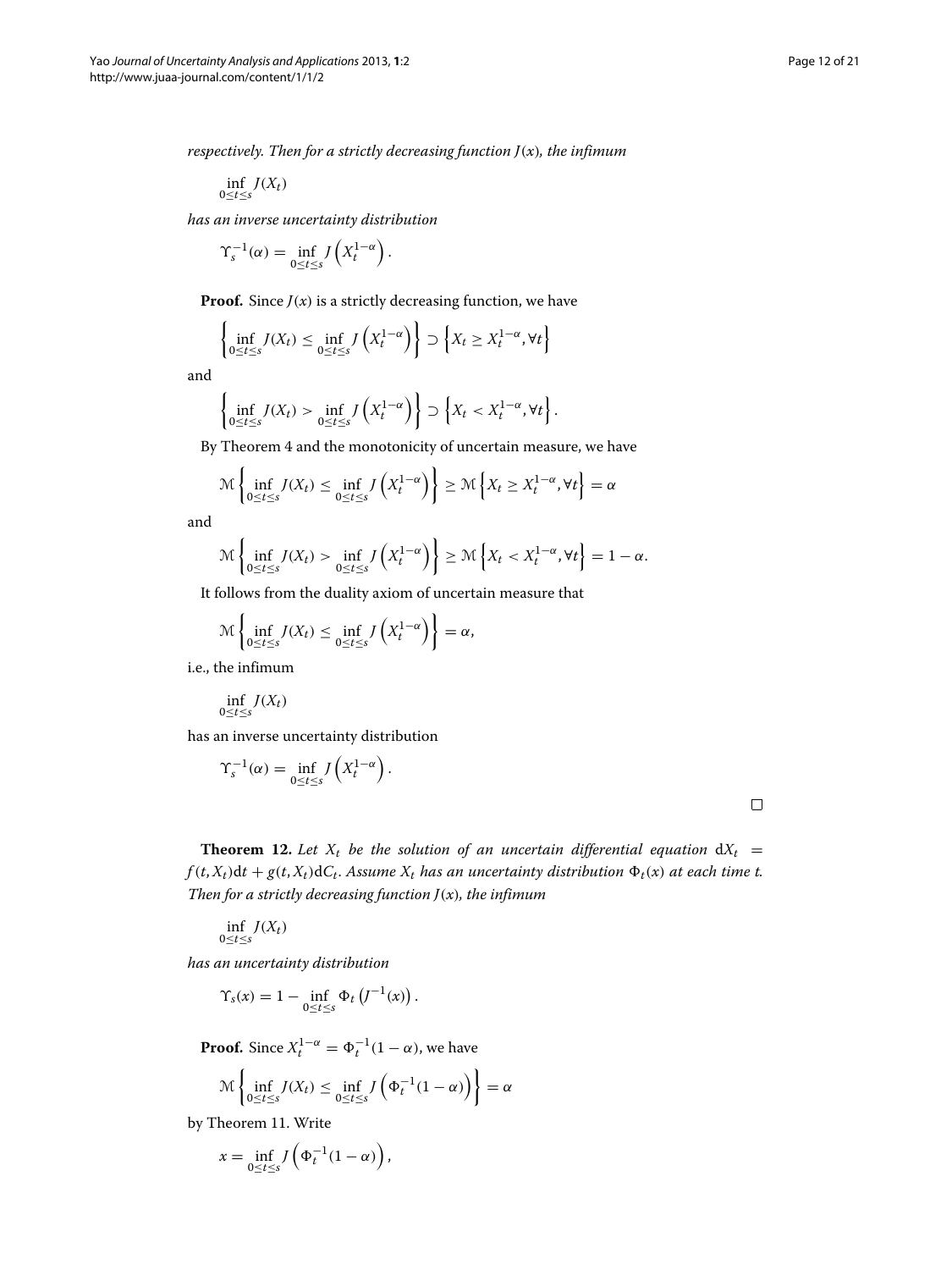i.e.,

$$
\alpha = 1 - \inf_{0 \leq t \leq s} \Phi_t \left( J^{-1}(x) \right).
$$

Then we have

$$
\mathcal{M}\left\{\inf_{0\leq t\leq s}X_t\leq x\right\}=1-\inf_{0\leq t\leq s}\Phi_t\left(J^{-1}(x)\right).
$$

In other words, the infimum

$$
\inf_{0\leq t\leq s}J(X_t)
$$

has an uncertainty distribution

$$
\Upsilon_{s}(x) = 1 - \inf_{0 \leq t \leq s} \Phi_{t}\left(J^{-1}(x)\right).
$$

 $\Box$ 

# <span id="page-12-0"></span>**First hitting time**

In this section, we study the first hitting time of the solution of an uncertain differential equation, and give the uncertainty distributions in different cases.

## **First hitting time of strictly increasing function of the solution**

**Theorem 13.** Let  $X_t$  and  $X_t^{\alpha}$  be the solution and  $\alpha$ -path of the uncertain differential *equation*

$$
dX_t = f(t, X_t)dt + g(t, X_t)dC_t
$$

 $\mathbf{r}$ 

*with an initial value X*0*, respectively. Given a strictly increasing function J(x), and a level*  $z > J(X_0)$ *, the first hitting time*  $\tau_z$  *that*  $J(X_t)$  *reaches z has an uncertainty distribution* 

> $\lambda$ .

$$
\Psi(s) = 1 - \inf \left\{ \alpha \in (0, 1) \, \middle| \, \sup_{0 \le t \le s} J\left(X_t^{\alpha}\right) \ge z \right\}
$$

**Proof.** Write

$$
\alpha_0 = \inf \left\{ \alpha \in (0,1) \, \middle| \, \sup_{0 \leq t \leq s} J\left(X_t^{\alpha}\right) \geq z \right\}.
$$

Since  $J(x)$  is a strictly increasing function, we have

$$
\{\tau_z \leq s\} \supset \{J(X_t) \geq J\left(X_t^{\alpha_0}\right), \forall t\} = \{X_t \geq X_t^{\alpha_0}, \forall t\},\
$$

$$
\{\tau_z>s\}\supset\{J(X_t)< J\left(X_t^{\alpha_0}\right),\forall t\}=\{X_t< X_t^{\alpha_0},\forall t\}.
$$

By Theorem [4](#page-5-1) and the monotonicity of uncertain measure, we have

$$
\mathcal{M}\{\tau_z \leq s\} \geq \mathcal{M}\{X_t \geq X_t^{\alpha_0}, \forall t\} = 1 - \alpha_0,
$$

$$
\mathcal{M}\{\tau_z>s\}\geq\{X_t
$$

It follows from the duality axiom of uncertain measure that

 $\mathcal{M}{\lbrace \tau_z \leq s \rbrace} = 1 - \alpha_0.$ 

This completes the proof.

For a strictly increasing function  $J(x)$ , in order to calculate the uncertainty distribution Ψ(*s*) of the first hitting time *τ<sub>z</sub>* that *J*(*X*<sub>*t*</sub>) reaches *z* when *J*(*X*<sub>0</sub>) < *z*, we design a numerical method as below.

 $\Box$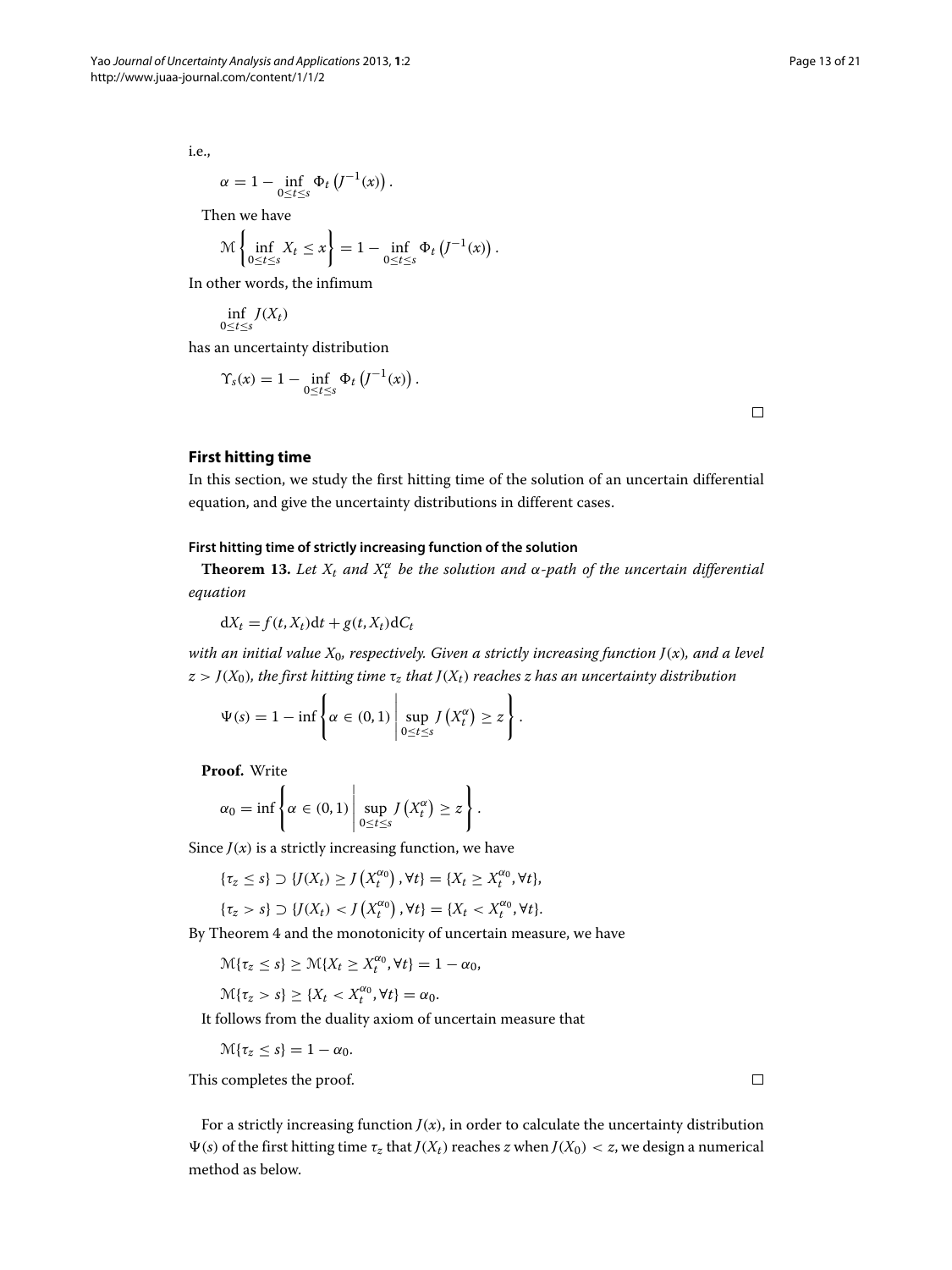Step 2: Employ the recursion formula

$$
X_{i+1}^{\varepsilon} = X_i^{\varepsilon} + f(t_i, X_i^{\varepsilon}) h + g(t_i, X_i^{\varepsilon}) \Phi^{-1}(\varepsilon) h
$$

for N times, and calculate  $X_i^{\varepsilon}$ ,  $i = 1, 2, \cdots, N$ . If

$$
\max_{1\leq i\leq N}J\left(X_i^{\varepsilon}\right)\geq z,
$$

then return  $1 - \varepsilon$  and stop.

Step 3: Employ the recursion formula

$$
X_{i+1}^{1-\varepsilon} = X_i^{1-\varepsilon} + f\left(t_i, X_i^{1-\varepsilon}\right)h + g\left(t_i, X_i^{1-\varepsilon}\right)\Phi^{-1}(1-\varepsilon)h
$$

Step 1: Fix  $\varepsilon$  as the accuracy, and fix h as the step length. Set  $N = s/h$ .

for *N* times, and calculate  $X_i^{1-\varepsilon}$ ,  $i = 1, 2, \cdots, N$ . If

$$
\max_{1\leq i\leq N} J\left(X_i^{1-\varepsilon}\right)< z,
$$

then return *ε* and stop.

Step 4: Set  $\alpha_1 = \varepsilon, \alpha_2 = 1 - \varepsilon$ . Step 5: Set  $\alpha = (\alpha_1 + \alpha_2)/2$ . Step 6: Employ the recursion formula

$$
X_{i+1}^{\alpha} = X_i^{\alpha} + f(t_i, X_i^{\alpha}) h + g(t_i, X_i^{\alpha}) \Phi^{-1}(\alpha) h
$$

for *N* times, and calculate  $X_{i+1}^{\alpha}, i = 1, 2, \cdots, N$ . If

 $\max_{1 \le i \le N} J(X_t^{\alpha}) < z$ ,

then set  $\alpha_1 = \alpha$ . Otherwise, set  $\alpha_2 = \alpha$ .

Step 7: If  $|\alpha_2 - \alpha_1| \leq \varepsilon$ , then return  $1 - \alpha$  and stop. Otherwise, go to Step 5.

**Theorem 14.** Let  $X_t$  be the solution of an uncertain differential equation  $dX_t =$  $f(t, X_t)dt + g(t, X_t) dC_t$  with an initial value  $X_0$ . Assume  $X_t$  has an uncertainty distribution  $\Phi_t(x)$  *at each time t. Then given a strictly increasing function*  $J(x)$  *<i>and a level*  $z > J(X_0)$ *, the first hitting time*  $\tau_z$  *that*  $J(X_t)$  *reaches z has an uncertainty distribution* 

$$
\Psi(s) = 1 - \inf_{0 \le t \le s} \Phi_t \left( J^{-1}(z) \right).
$$

**Proof.** Since the event  $\{\tau_z \leq s\}$  is equivalent to the event

$$
\left\{\sup_{0\leq t\leq s} J(X_t)\geq z\right\}
$$

provided  $z > J(X_0)$ , it follows from Theorem [6](#page-7-1) that

$$
\Psi(s) = \mathcal{M}\left\{\sup_{0 \le t \le s} J(X_t) \ge z\right\}
$$

$$
= \mathcal{M}\left\{\sup_{0 \le t \le s} X_t \ge J^{-1}(z)\right\}
$$

$$
= 1 - \inf_{0 \le t \le s} \Phi_t\left(J^{-1}(z)\right).
$$

This completes the proof.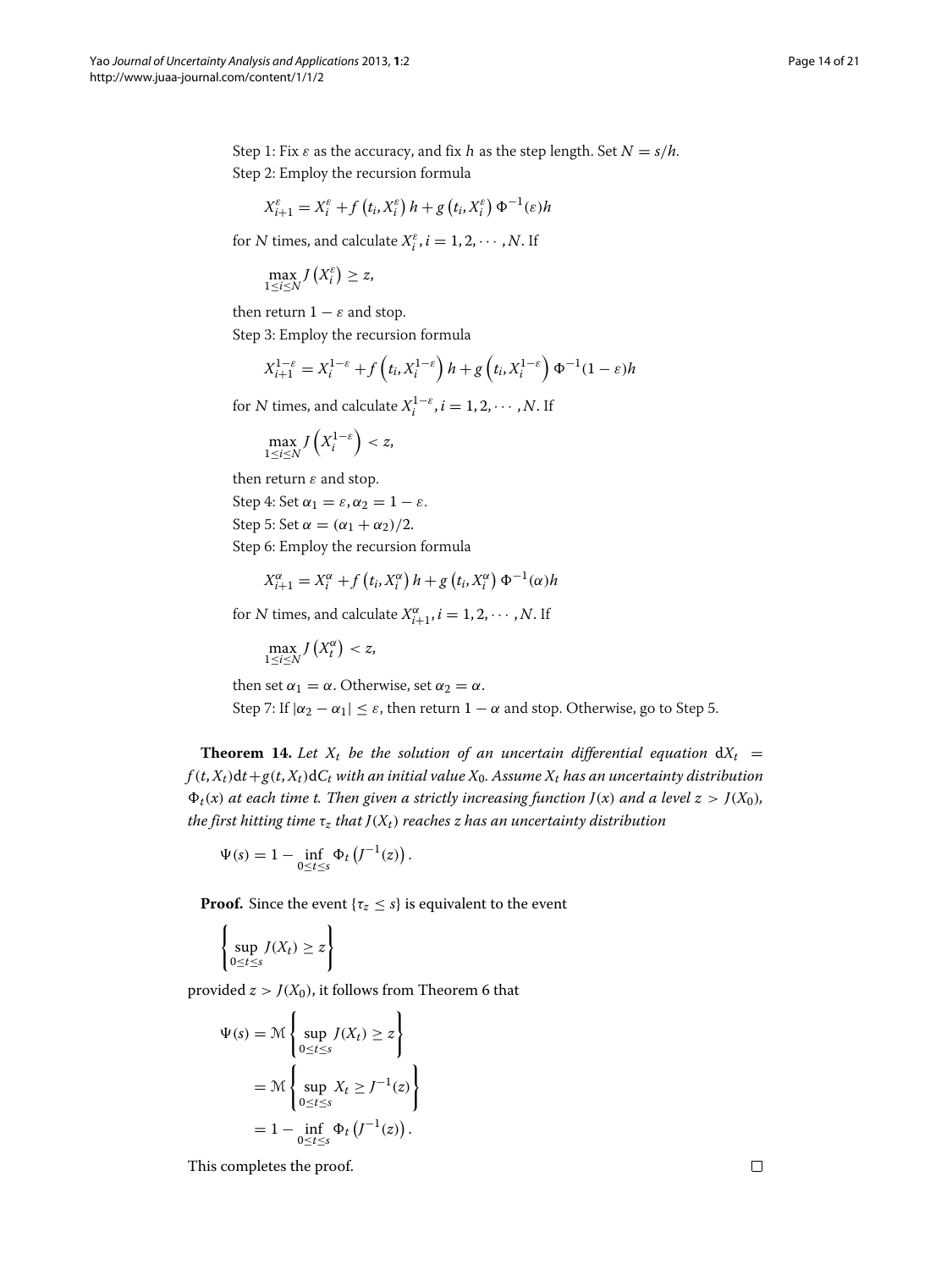**Theorem 15.** Let  $X_t$  and  $X_t^{\alpha}$  be the solution and  $\alpha$ -path of the uncertain differential *equation*

$$
dX_t = f(t, X_t)dt + g(t, X_t)dC_t
$$

*with an initial value X*0*, respectively. Given a strictly increasing function J(x) and a level*  $z < J(X_0)$ *, the first hitting time*  $\tau_z$  *that*  $J(X_t)$  *reaches z has an uncertainty distribution* 

$$
\Upsilon(s) = \sup \left\{ \alpha \in (0,1) \; \middle| \; \inf_{0 \leq t \leq s} J\left(X_t^{\alpha}\right) \leq z \right\}.
$$

**Proof.** Write

$$
\alpha_0 = \sup \left\{ \alpha \in (0,1) \; \middle| \; \inf_{0 \leq t \leq s} J\left(X_t^{\alpha}\right) \leq z \right\}.
$$

Then

$$
\{\tau_z \leq s\} \supset \{J(X_t) \leq J(X_t^{\alpha_0}), \forall t\} = \{X_t \leq X_t^{\alpha_0}, \forall t\},\
$$

$$
\{\tau_z>s\}\supset\{J(X_t)>J(X_t^{\alpha_0}),\forall t\}=\{X_t>X_t^{\alpha_0},\forall t\}.
$$

By Theorem [4](#page-5-1) and the monotonicity of uncertain measure, we have

$$
\mathcal{M}\{\tau_z \leq s\} \geq \mathcal{M}\{X_t \leq X_t^{\alpha_0}, \forall t\} = \alpha_0,
$$

$$
\mathcal{M}\{\tau_z>s\}\geq\{X_t>X_t^{\alpha_0},\forall t\}=1-\alpha_0.
$$

It follows from the duality axiom of uncertain measure that

 $\mathcal{M}{\tau_z \leq s} = \alpha_0.$ 

This completes the proof.

For a strictly increasing function  $J(x)$ , in order to calculate the uncertainty distribution *Y*(*s*) of the first hitting time *τ<sub>z</sub>* that *J*(*X<sub>t</sub>*) reaches *z* when *J*(*X*<sub>0</sub>) > *z*, we design a numerical method as below.

Step 1: Fix  $\varepsilon$  as the accuracy, and fix h as the step length. Set  $N = s/h$ . Step 2: Employ the recursion formula

$$
X_{i+1}^{\varepsilon} = X_i^{\varepsilon} + f(t_i, X_i^{\varepsilon}) h + g(t_i, X_i^{\varepsilon}) \Phi^{-1}(\varepsilon) h
$$

for N times, and calculate  $X_i^{\varepsilon}$ ,  $i = 1, 2, \cdots, N$ . If

$$
\min_{1\leq i\leq N}J(X_i^{\varepsilon})>z,
$$

then return  $1 - \varepsilon$  and stop.

Step 3: Employ the recursion formula

$$
X_{i+1}^{1-\varepsilon} = X_i^{1-\varepsilon} + f\left(t_i, X_i^{1-\varepsilon}\right)h + g\left(t_i, X_i^{1-\varepsilon}\right)\Phi^{-1}(1-\varepsilon)h
$$

for *N* times, and calculate  $X_i^{1-\varepsilon}$ ,  $i = 1, 2, \cdots, N$ . If

$$
\min_{1 \le i \le N} J\left(X_i^{1-\varepsilon}\right) \le z,
$$

then return *ε* and stop.

Step 4: Set  $\alpha_1 = \varepsilon, \alpha_2 = 1 - \varepsilon$ . Step 5: Set  $\alpha = (\alpha_1 + \alpha_2)/2$ .

$$
\Box
$$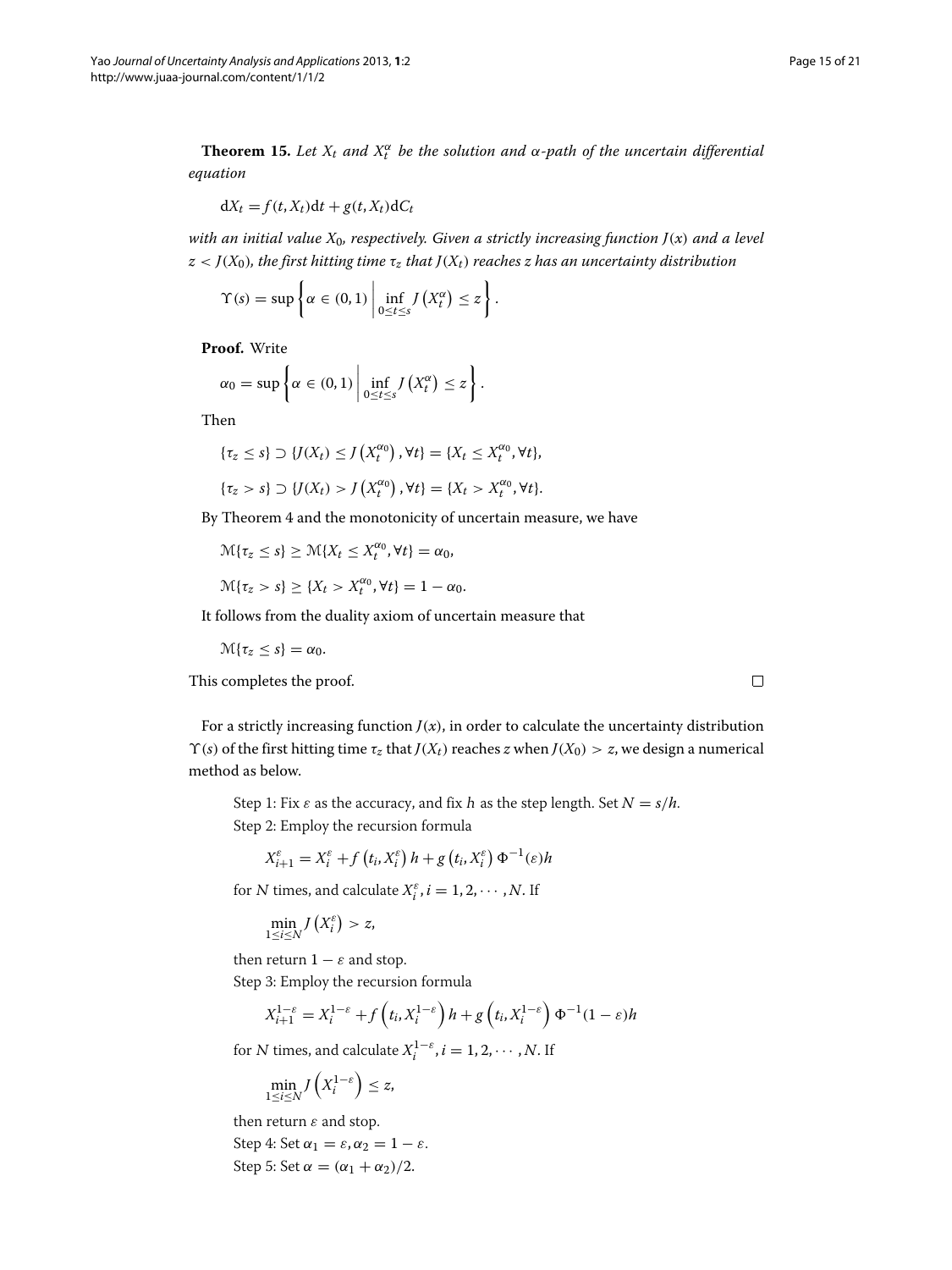Step 6: Employ the recursion formula

$$
X_{i+1}^{\alpha} = X_i^{\alpha} + f(t_i, X_i^{\alpha}) h + g(t_i, X_i^{\alpha}) \Phi^{-1}(\alpha) h
$$

for *N* times, and calculate  $X_{i+1}^{\alpha}, i = 1, 2, \cdots, N$ . If

$$
\min_{1\leq i\leq N}J\left(X_{t}^{\alpha}\right)
$$

then set  $\alpha_1 = \alpha$ . Otherwise, set  $\alpha_2 = \alpha$ . Step 7: If  $|\alpha_2 - \alpha_1| \leq \varepsilon$ , then return  $\alpha$  and stop. Otherwise, go to Step 5.

**Theorem 16.** Let  $X_t$  be the solution of an uncertain differential equation  $dX_t =$  $f(t, X_t)dt + g(t, X_t)dC_t$  with an initial value  $X_0$ . Assume  $X_t$  has an uncertainty distribution  $\Phi_t(x)$  at each time t. Then given a strictly increasing function  $J(x)$  and a level  $z < J(X_0)$ , *the first hitting time*  $\tau$ <sub>*z</sub> that*  $J(X_t)$  *reaches z has an uncertainty distribution*</sub>

$$
\Psi(s) = \sup_{0 \leq t \leq s} \Phi_t \left( J^{-1}(z) \right).
$$

**Proof.** Since the event  $\{\tau_z \leq s\}$  is equivalent to the event

$$
\left\{\inf_{0\leq t\leq s} J(X_t)\leq z\right\}
$$

provided  $z < J(X_0)$ , it follows from Theorem [10](#page-10-1) that

$$
\Psi(s) = \mathcal{M}\left\{\inf_{0 \le t \le s} J(X_t) \le z\right\}
$$
  
= 
$$
\mathcal{M}\left\{\inf_{0 \le t \le s} X_t \le J^{-1}(z)\right\}
$$
  
= 
$$
\sup_{0 \le t \le s} \Phi_t\left(J^{-1}(z)\right).
$$

This completes the proof.

 $\Box$ 

# **First hitting time of strictly decreasing function of the solution**

**Theorem 17.** Let  $X_t$  and  $X_t^{\alpha}$  be the solution and  $\alpha$ -path of the uncertain differential *equation*

$$
dX_t = f(t, X_t)dt + g(t, X_t)dC_t
$$

*with an initial value X*0*, respectively. Given a strictly decreasing function J(x), and a level*  $z > J(X_0)$ *, the first hitting time*  $\tau_z$  *that*  $J(X_t)$  *reaches z has an uncertainty distribution* 

$$
\Psi(s) = \sup \left\{ \alpha \in (0,1) \, \middle| \, \sup_{0 \leq t \leq s} J\left(X_t^{\alpha}\right) \geq z \right\}.
$$

**Proof.** Write

$$
\alpha_0 = \sup \left\{ \alpha \in (0,1) \, \middle| \, \sup_{0 \le t \le s} J\left(X_t^{\alpha}\right) \ge z \right\}.
$$

Since  $J(x)$  is a strictly decreasing function, we have

$$
\{\tau_z \leq s\} \supset \{J(X_t) \geq J(X_t^{\alpha_0}), \forall t\} = \{X_t \leq X_t^{\alpha_0}, \forall t\},\
$$

$$
\{\tau_z > s\} \supset \{J(X_t) < J(X_t^{\alpha_0}), \forall t\} = \{X_t > X_t^{\alpha_0}, \forall t\}.
$$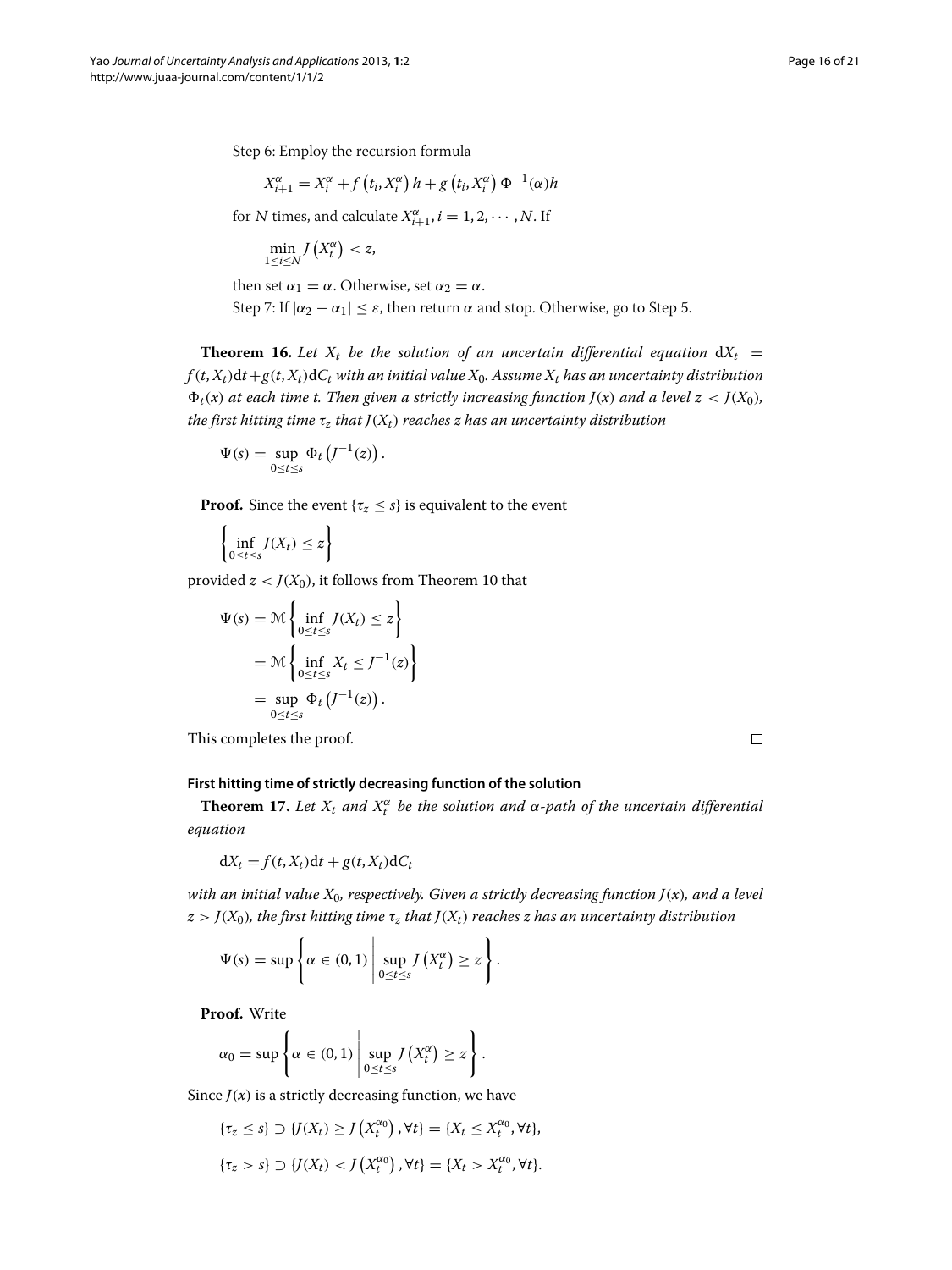By Theorem [4](#page-5-1) and the monotonicity of uncertain measure, we have

$$
\mathcal{M}\{\tau_z \le s\} \ge \mathcal{M}\{X_t \le X_t^{\alpha_0}, \forall t\} = \alpha_0,
$$
  

$$
\mathcal{M}\{\tau_z > s\} \ge \{X_t > X_t^{\alpha_0}, \forall t\} = 1 - \alpha_0.
$$

It follows from the duality axiom of uncertain measure that

 $\mathcal{M}\{\tau_z \leq s\} = \alpha_0.$ 

This completes the proof.

**Theorem 18.** Let  $X_t$  be the solution of an uncertain differential equation  $dX_t$  =  $f(t, X_t)dt + g(t, X_t)dC_t$  with an initial value  $X_0$ . Assume  $X_t$  has an uncertainty distribution  $\Phi_t(x)$  at each time t. Then given a strictly decreasing function  $J(x)$  and a level  $z > J(X_0)$ , *the first hitting time*  $\tau_z$  *that*  $J(X_t)$  *reaches z has an uncertainty distribution* 

$$
\Psi(s) = \sup_{0 \leq t \leq s} \Phi_t \left( J^{-1}(z) \right).
$$

**Proof.** Since the event  $\{\tau_z \leq s\}$  is equivalent to the event

$$
\left\{\sup_{0\leq t\leq s} J(X_t)\geq z\right\}
$$

provided  $z > J(X_0)$ , it follows from Theorem [10](#page-10-1) that

$$
\Psi(s) = \mathcal{M}\left\{\sup_{0 \le t \le s} J(X_t) \ge z\right\}
$$

$$
= \mathcal{M}\left\{\inf_{0 \le t \le s} X_t \le J^{-1}(z)\right\}
$$

$$
= \sup_{0 \le t \le s} \Phi_t\left(J^{-1}(z)\right).
$$

This completes the proof.

 $\Box$ 

 $\Box$ 

**Theorem 19.** Let  $X_t$  and  $X_t^{\alpha}$  be the solution and  $\alpha$ -path of the uncertain differential *equation*

$$
dX_t = f(t, X_t)dt + g(t, X_t)dC_t
$$

*with an initial value X*0*, respectively. Given a strictly decreasing function J(x) and a level*  $z$  <  $J(X_0)$ *, the first hitting time*  $\tau_z$  *that*  $J(X_t)$  *reaches z has an uncertainty distribution* 

$$
\Upsilon(s) = 1 - \inf \left\{ \alpha \in (0,1) \; \middle| \; \inf_{0 \leq t \leq s} J\left(X_t^{\alpha}\right) \leq z \right\}.
$$

**Proof.** Write

$$
\alpha_0 = \inf \left\{ \alpha \in (0,1) \; \middle| \; \inf_{0 \leq t \leq s} J\left(X_t^{\alpha}\right) \leq z \right\}.
$$

Then

$$
\{\tau_z \leq s\} \supset \{J(X_t) \leq J(X_t^{\alpha_0}), \forall t\} = \{X_t \geq X_t^{\alpha_0}, \forall t\},
$$
  

$$
\{\tau_z > s\} \supset \{J(X_t) > J(X_t^{\alpha_0}), \forall t\} = \{X_t < X_t^{\alpha_0}, \forall t\}.
$$

By Theorem [4](#page-5-1) and the monotonicity of uncertain measure, we have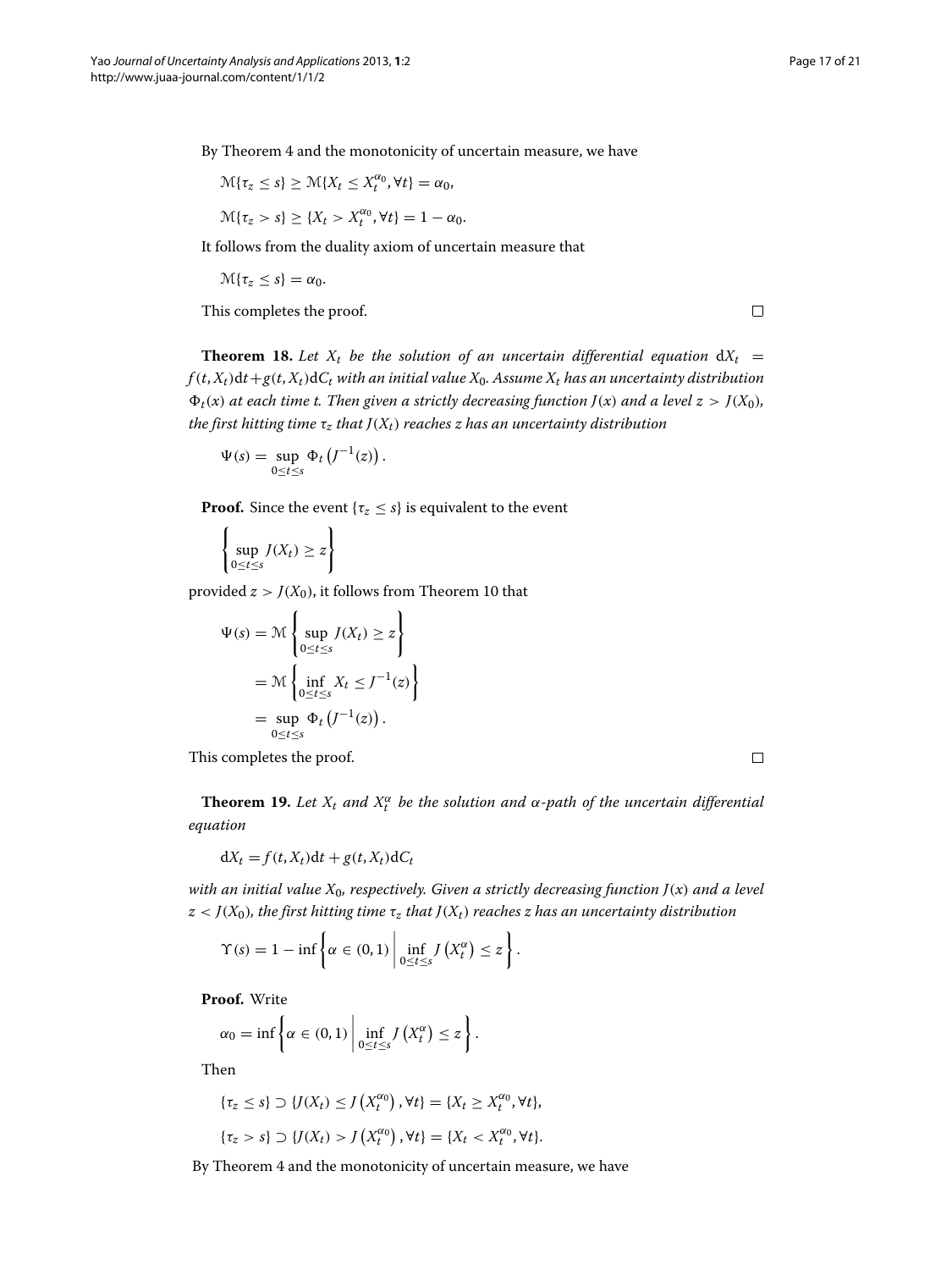$$
\mathcal{M}\{\tau_z \leq s\} \geq \mathcal{M}\{X_t \geq X_t^{\alpha_0}, \forall t\} = 1 - \alpha_0,
$$

$$
\mathcal{M}\{\tau_z>s\}\geq\{X_t
$$

It follows from the duality axiom of uncertain measure that

 $\mathcal{M}\{\tau_z \leq s\} = 1 - \alpha_0.$ 

This completes the proof.

 $\Box$ 

**Theorem 20.** Let  $X_t$  be the solution of an uncertain differential equation  $dX_t =$  $f(t, X_t)dt + g(t, X_t)dC_t$  with an initial value  $X_0$ . Assume  $X_t$  has an uncertainty distribution  $\Phi_t(x)$  at each time t. Then given a strictly decreasing function  $J(x)$  and a level  $z < J(X_0)$ , *the first hitting time*  $\tau$ <sub>*z</sub> that*  $J(X_t)$  *reaches z has an uncertainty distribution*</sub>

$$
\Psi(s) = 1 - \inf_{0 \le t \le s} \Phi_t \left( J^{-1}(z) \right).
$$

**Proof.** Since the event  $\{\tau_z \leq s\}$  is equivalent to the event

$$
\left\{\inf_{0\leq t\leq s} J(X_t)\leq z\right\}
$$

provided  $z < J(X_0)$ , it follows from Theorem [6](#page-7-1) that

$$
\Psi(s) = \mathcal{M}\left\{\inf_{0 \le t \le s} J(X_t) \le z\right\}
$$

$$
= \mathcal{M}\left\{\sup_{0 \le t \le s} X_t \ge J^{-1}(z)\right\}
$$

$$
= 1 - \inf_{0 \le t \le s} \Phi_t\left(J^{-1}(z)\right).
$$

This completes the proof.

 $\Box$ 

# <span id="page-17-0"></span>**Integral**

In this section, we study the integral of the solution of an uncertain differential equation, and give its uncertainty distribution. Besides, we design a numerical method to obtain the uncertainty distribution.

**Theorem 21.** Let  $X_t$  and  $X_t^{\alpha}$  be the solution and  $\alpha$ -path of the uncertain differential *equation*

 $dX_t = f(t, X_t)dt + g(t, X_t)dC_t$ 

*respectively. Assume J(x) is a strictly increasing function. Then the integral*

$$
\int_0^s J(X_t) \mathrm{d} t
$$

*has an inverse uncertainty distribution*

$$
\Psi^{-1}(\alpha) = \int_0^s J\left(X_t^{\alpha}\right) \mathrm{d}t.
$$

**Proof.** Since  $J(x)$  is a strictly increasing function, we have

$$
\left\{\int_0^s J(X_t)dt \leq \int_0^s J(X_t^{\alpha}) dt \right\} \supset \left\{J(X_t) \leq J(X_t^{\alpha}), \forall t \right\} = \left\{X_t \leq X_t^{\alpha}, \forall t \right\}
$$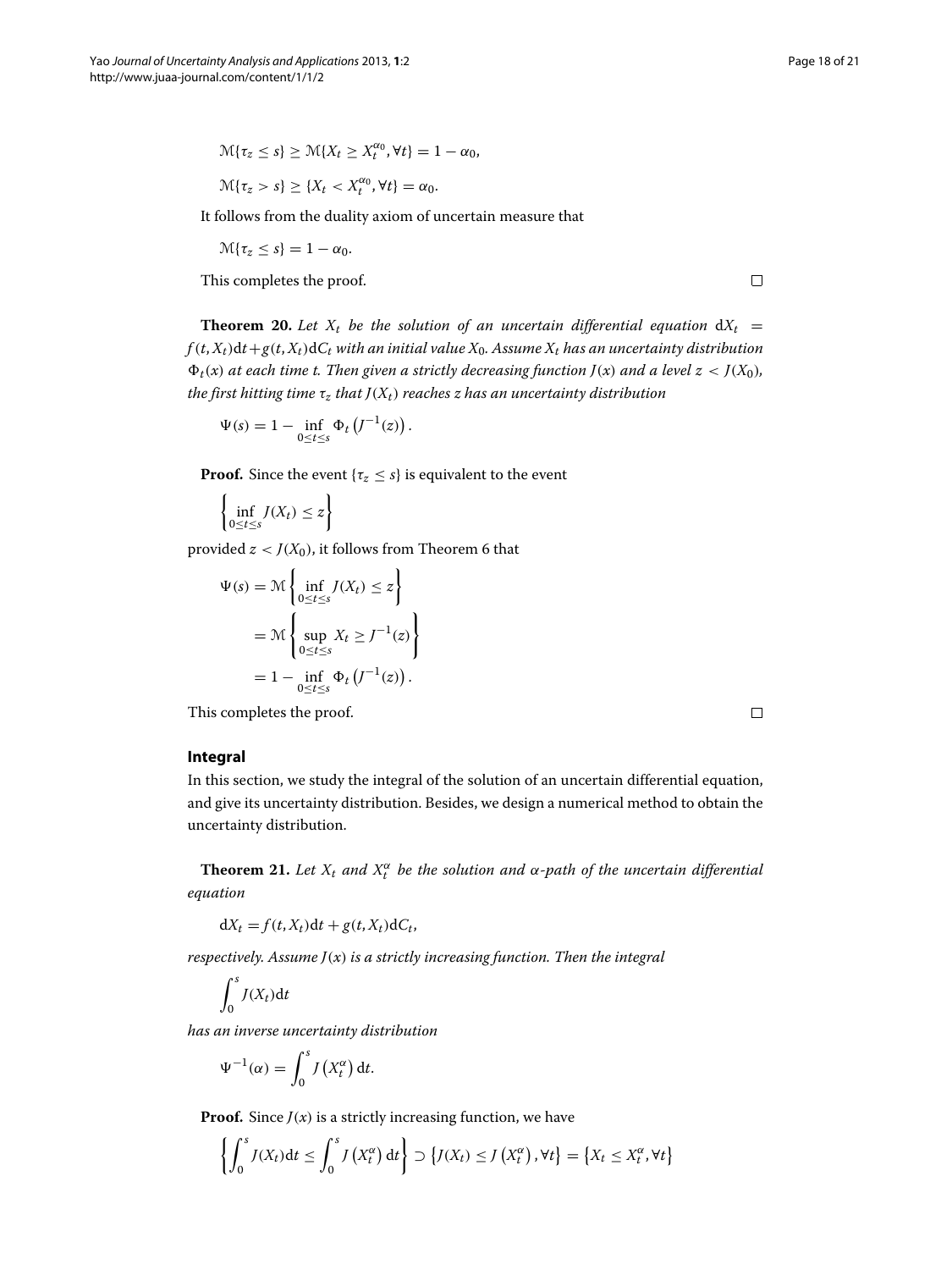and

$$
\left\{\int_0^s J(X_t)\mathrm{d}t > \int_0^s J\left(X_t^{\alpha}\right)\mathrm{d}t\right\} \supset \left\{J(X_t) > J\left(X_t^{\alpha}\right), \forall t\right\} = \left\{X_t > X_t^{\alpha}, \forall t\right\}.
$$

By Theorem [4](#page-5-1) and the monotonicity of uncertain measure, we have

$$
\mathcal{M}\left\{\int_0^s J(X_t)\mathrm{d}t\leq \int_0^s J\left(X_t^{\alpha}\right)\mathrm{d}t\right\}\geq \mathcal{M}\left\{X_t\leq X_t^{\alpha},\forall t\right\}=\alpha
$$

and

$$
\mathcal{M}\left\{\int_0^s J(X_t)\mathrm{d}t > \int_0^s J\left(X_t^{\alpha}\right)\mathrm{d}t\right\} \ge \mathcal{M}\left\{X_t > X_t^{\alpha}, \forall t\right\} = 1 - \alpha.
$$

It follows from the duality axiom of uncertain measure that

$$
\mathcal{M}\left\{\int_0^s J(X_t)\mathrm{d}t\leq \int_0^s J\left(X_t^{\alpha}\right)\mathrm{d}t\right\}=\alpha.
$$

In other words, the integral

$$
\int_0^s J(X_t) \mathrm{d} t
$$

has an inverse uncertainty distribution

$$
\Psi_s^{-1}(\alpha) = \int_0^s J\left(X_t^{\alpha}\right) \mathrm{d}t.
$$

 $\Box$ 

**Example 1.** Let  $X_t$  and  $X_t^{\alpha}$  be the solution and  $\alpha$ -path of the uncertain differential equation  $dX_t = f(t, X_t)dt + g(t, X_t)dC_t$ , respectively. Consider a function  $h(t, x) =$  $\exp(-rt)x$ . Since  $h(t, x)$  is strictly increasing with respect to *x*, the integral

$$
\int_0^s h(t, X_t) dt = \int_0^s \exp(-rt)X_t dt
$$

has an inverse uncertainty distribution

$$
\Psi_s^{-1}(\alpha) = \int_0^s h(t, X_t^{\alpha}) dt = \int_0^s \exp(-rt)X_t^{\alpha} dt.
$$

When  $J(x)$  is a strictly increasing function, in order to calculate the uncertainty distribution of the integral of  $J(X_t)$ , we design a numerical method as below.

*Step 1:* Fix  $\alpha$  in (0, 1), and fix *h* as the step length. Set *i* = 0,  $N = s/h$ , and  $X_0^{\alpha} = X_0$ . *Step 2:* Employ the recursion formula

$$
X_{i+1}^{\alpha} = X_i^{\alpha} + f(t_i, X_i^{\alpha}) h + g(t_i, X_i^{\alpha}) \Phi^{-1}(\alpha) h,
$$

and calculate  $X^{\alpha}_{i+1}$  and  $J(X^{\alpha}_{i+1})$ .

*Step 3:* Set  $i \leftarrow i + 1$ .

*Step 4:* Repeat Step 2 and Step 3 for *N* times.

*Step 5:* The inverse uncertainty distribution of

$$
\int_0^s J(X_t) \mathrm{d} t
$$

is determined by

$$
\Psi_s^{-1}(\alpha) = \sum_{i=1}^N J\left(X_i^{\alpha}\right)h.
$$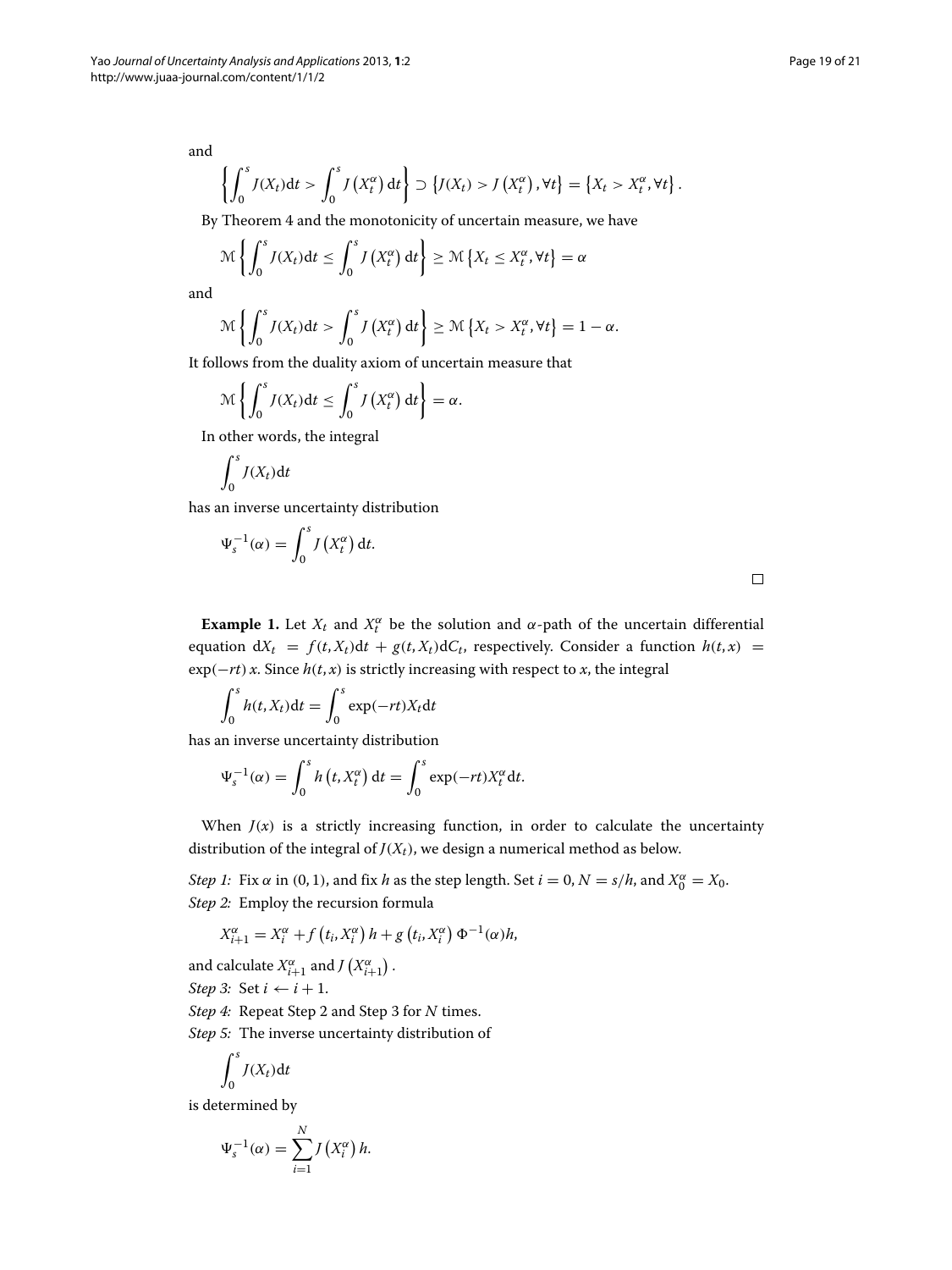**Theorem 22.** Let  $X_t$  and  $X_t^{\alpha}$  be the solution and  $\alpha$ -path of the uncertain differential *equation*

$$
dX_t = f(t, X_t)dt + g(t, X_t)dC_t,
$$

*respectively. Assume J(x) is a strictly decreasing function. Then the integral*

$$
\int_0^s J(X_t) \mathrm{d} t
$$

*has an inverse uncertainty distribution*

$$
\Upsilon_s^{-1}(\alpha) = \int_0^s J\left(X_t^{1-\alpha}\right) \mathrm{d}t.
$$

**Proof.** Since  $J(x)$  is a strictly decreasing function, we have

$$
\left\{ \int_0^s J(X_t) dt \le \int_0^s J\left(X_t^{1-\alpha}\right) dt \right\} \supset \left\{ J(X_t) \le J\left(X_t^{1-\alpha}\right), \forall t \right\}
$$

$$
= \left\{ X_t \ge X_t^{1-\alpha}, \forall t \right\}
$$

and

$$
\left\{ \int_0^s J(X_t) dt > \int_0^s J\left(X_t^{1-\alpha}\right) dt \right\} \supset \left\{ J(X_t) > J\left(X_t^{1-\alpha}\right), \forall t \right\}
$$

$$
= \left\{ X_t < X_t^{1-\alpha}, \forall t \right\}.
$$

By Theorem [4](#page-5-1) and the monotonicity of uncertain measure, we have

$$
\mathcal{M}\left\{\int_0^s J(X_t)\mathrm{d}t\leq \int_0^s J\left(X_t^{1-\alpha}\right)\mathrm{d}t\right\}\geq \mathcal{M}\left\{X_t\geq X_t^{1-\alpha},\forall t\right\}=\alpha
$$

and

$$
\mathcal{M}\left\{\int_0^s J(X_t)\mathrm{d}t > \int_0^s J\left(X_t^{1-\alpha}\right)\mathrm{d}t\right\} \ge \mathcal{M}\left\{X_t < X_t^{1-\alpha}, \forall t\right\} = 1 - \alpha.
$$

It follows from the duality axiom of uncertain measure that

$$
\mathcal{M}\left\{\int_0^s J(X_t)\mathrm{d}t\leq \int_0^s J\left(X_t^{1-\alpha}\right)\mathrm{d}t\right\}=\alpha.
$$

In other words, the integral

$$
\int_0^s J(X_t) \mathrm{d} t
$$

has an inverse uncertainty distribution

$$
\Upsilon_s^{-1}(\alpha) = \int_0^s J\left(X_t^{1-\alpha}\right) \mathrm{d}t.
$$

 $\Box$ 

# <span id="page-19-0"></span>**Conclusions**

This paper considered the solution of an uncertain differential equation, and gave the uncertainty distributions of its extreme values, first hitting time, and integral. In addition, we designed some numerical methods to obtain the uncertainty distributions.

#### **Acknowledgements**

This work was supported by National Natural Science Foundation of China Grants No.61273044.

Received: 13 February 2013 Accepted: 19 April 2013 Published: 11 June 2013